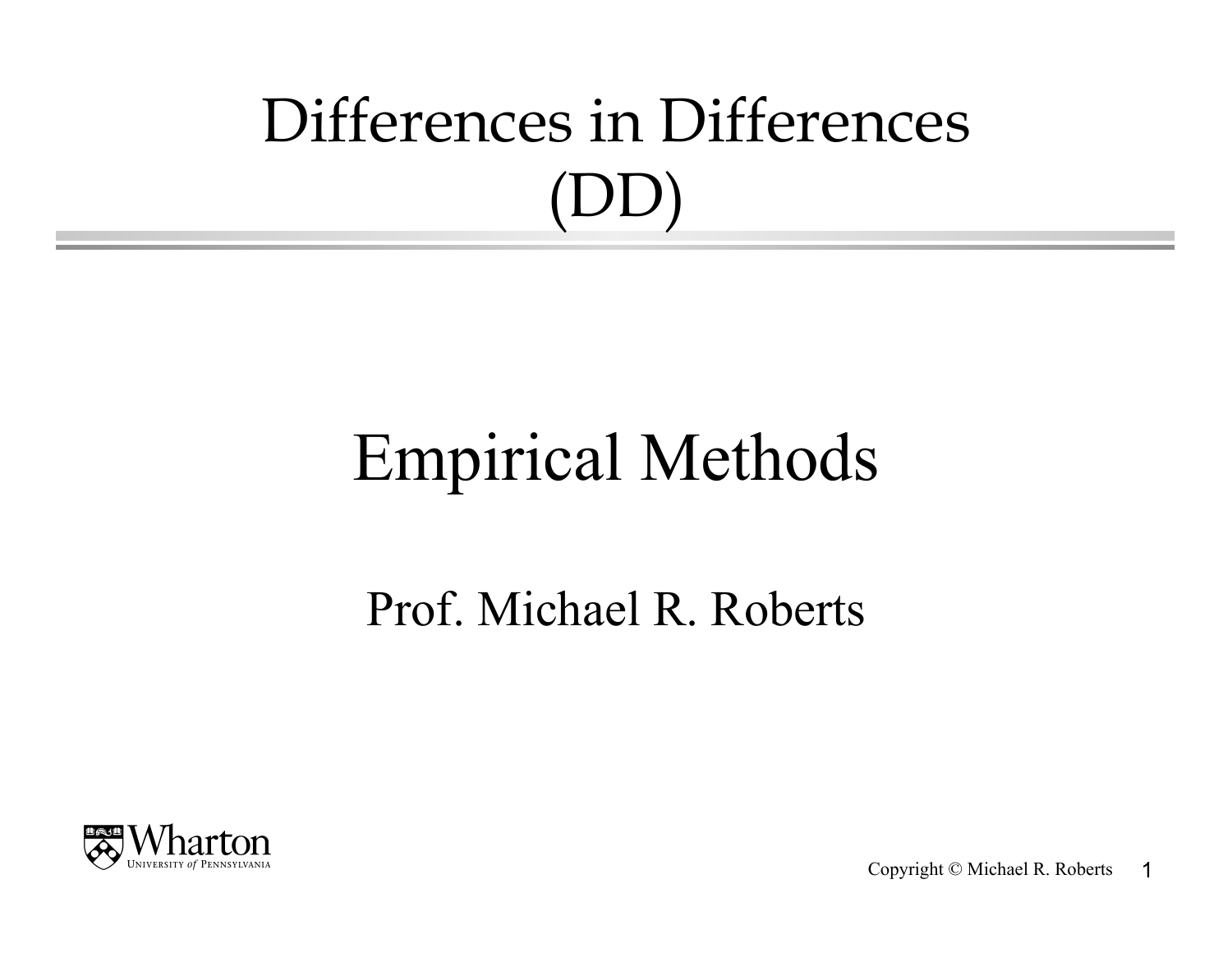### Topic Overview

#### **•** Introduction

- » Intuition and examples
- » Experiments
- » Single Difference Estimators
- DD
	- » What is it
	- » Identifying Assumptions
		- Graphical & Statistical Analysis
	- » Sensitivity Tests
	- » Potential Concerns & Limitations
	- » Extensions
- Alternative Perspective & Estimation Strategies
- **References**

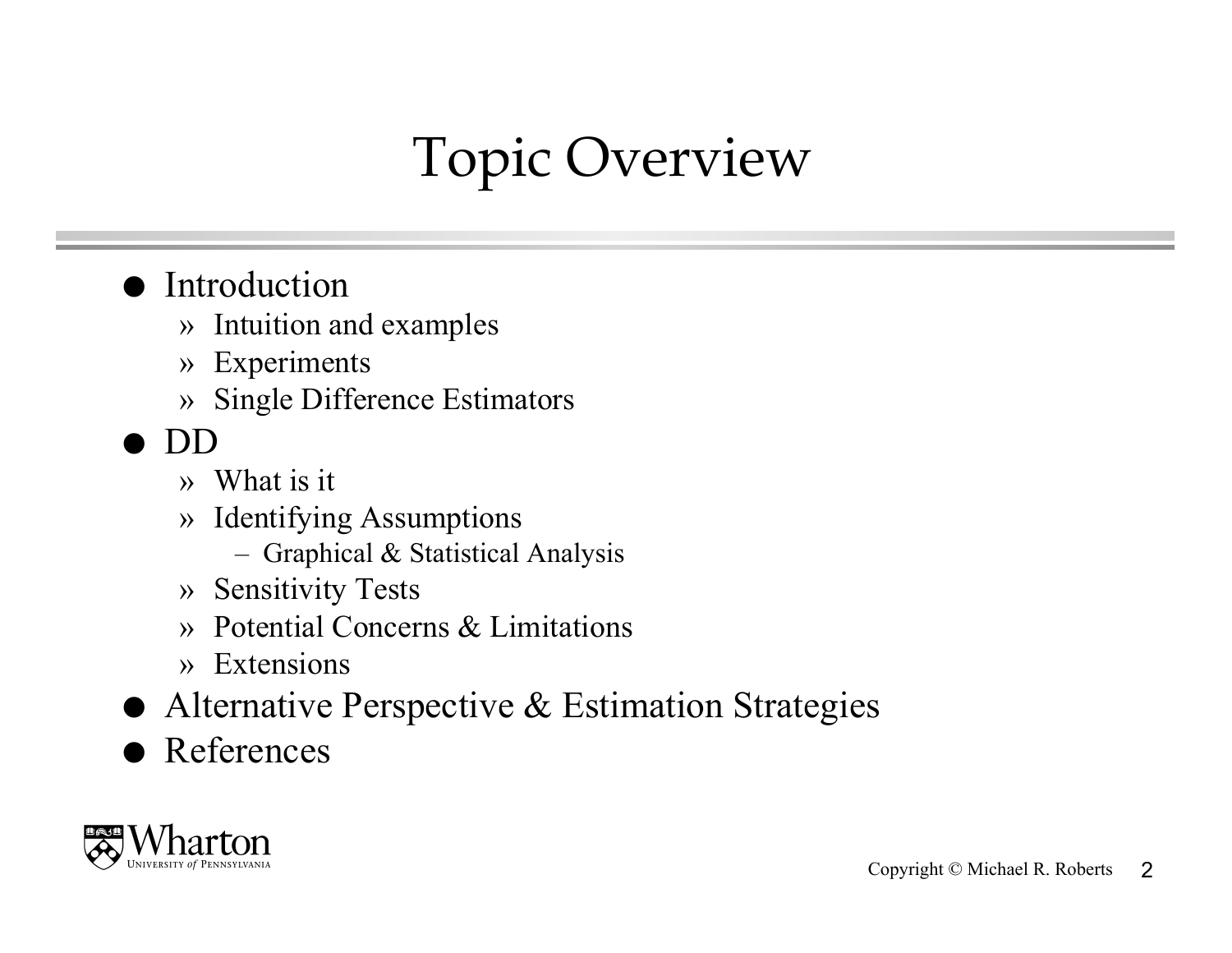### DD Intuition

- DD is a **quasi-experimental** technique used to understand the effect of a sharp change in the economic environment or government policy.
	- » Examples
		- Card (1990) uses the Mariel Boatlift, which increased the Miami labor force by 7% between May and September of 1980, to understand the consequences of immigration of non-immigrant wages
		- Butler and Cornaggia (2008) use ethanol mandates from the EPA of 2005, which require the increased use of corn in fuel, to understand the effect of access to finance on productivity of farmers
- Used in conjunction with a **natural experiment** in which nature does the randomization for us
	- » Key: transparent exogenous source of variation that determine treatment assignment (e.g., policy changes, government randomization, etc.)

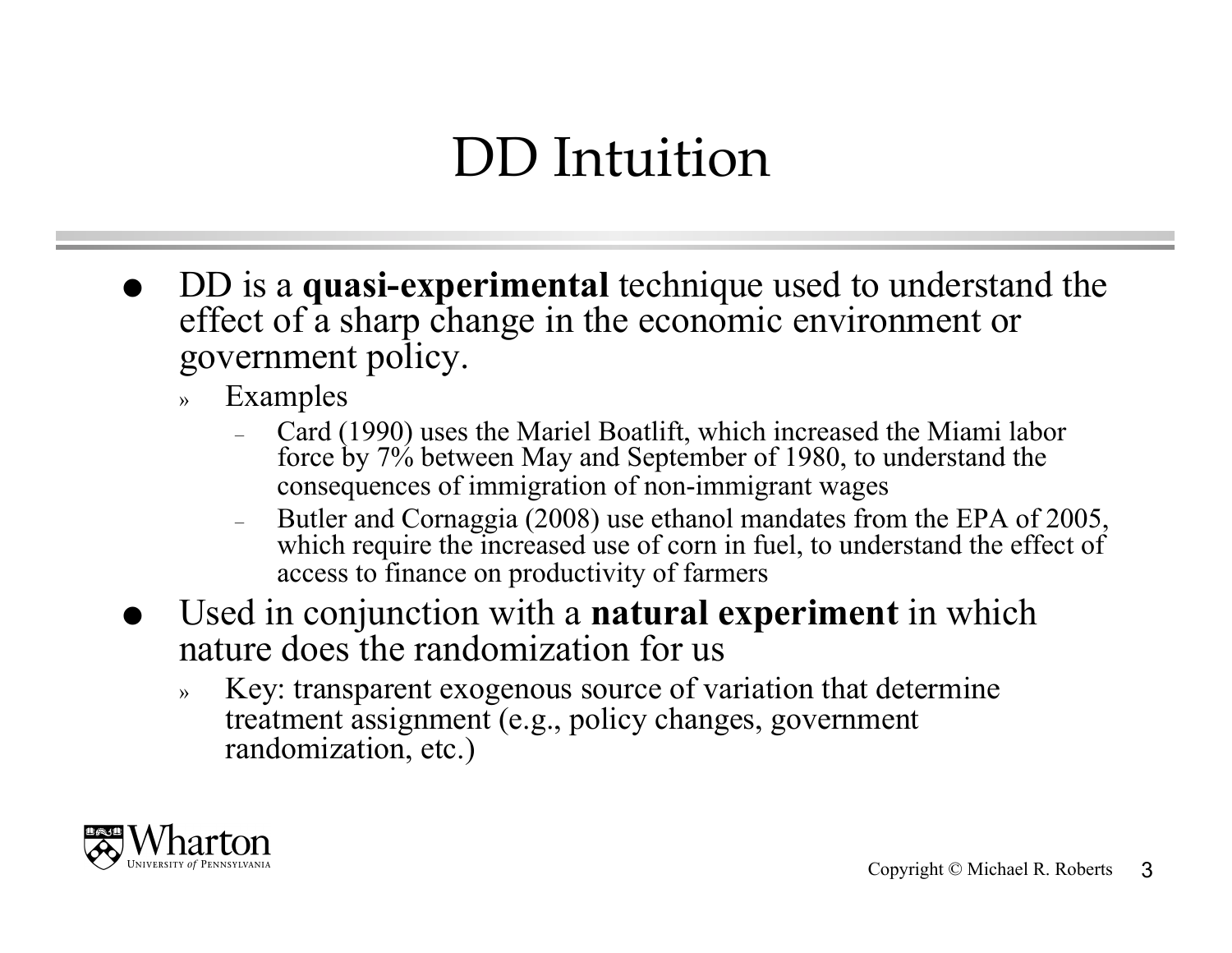## A Hypothetical Example

- Question: What is the effect of a decline in expected bankruptcy costs on corporate debt usage?
	- » Tax-bankruptcy cost theories of capital structure predict that debt usage and expected bankruptcy costs are inversely related
- Ideal but Impossible Experiment:
	- » Take a set of firms, reduce bankruptcy costs (e.g., streamline bankruptcy procedures) and measure debt usage
	- » "Rewind the clock," take the same set of firms and measure their debt usage.
	- » Compare debt usage across two scenarios
- Desirable but Infeasible Experiment
	- » Take a set of firms and randomly select some fraction of firms to be subject to the new bankruptcy procedures.
	- » Compare debt usage across the two sets of firms

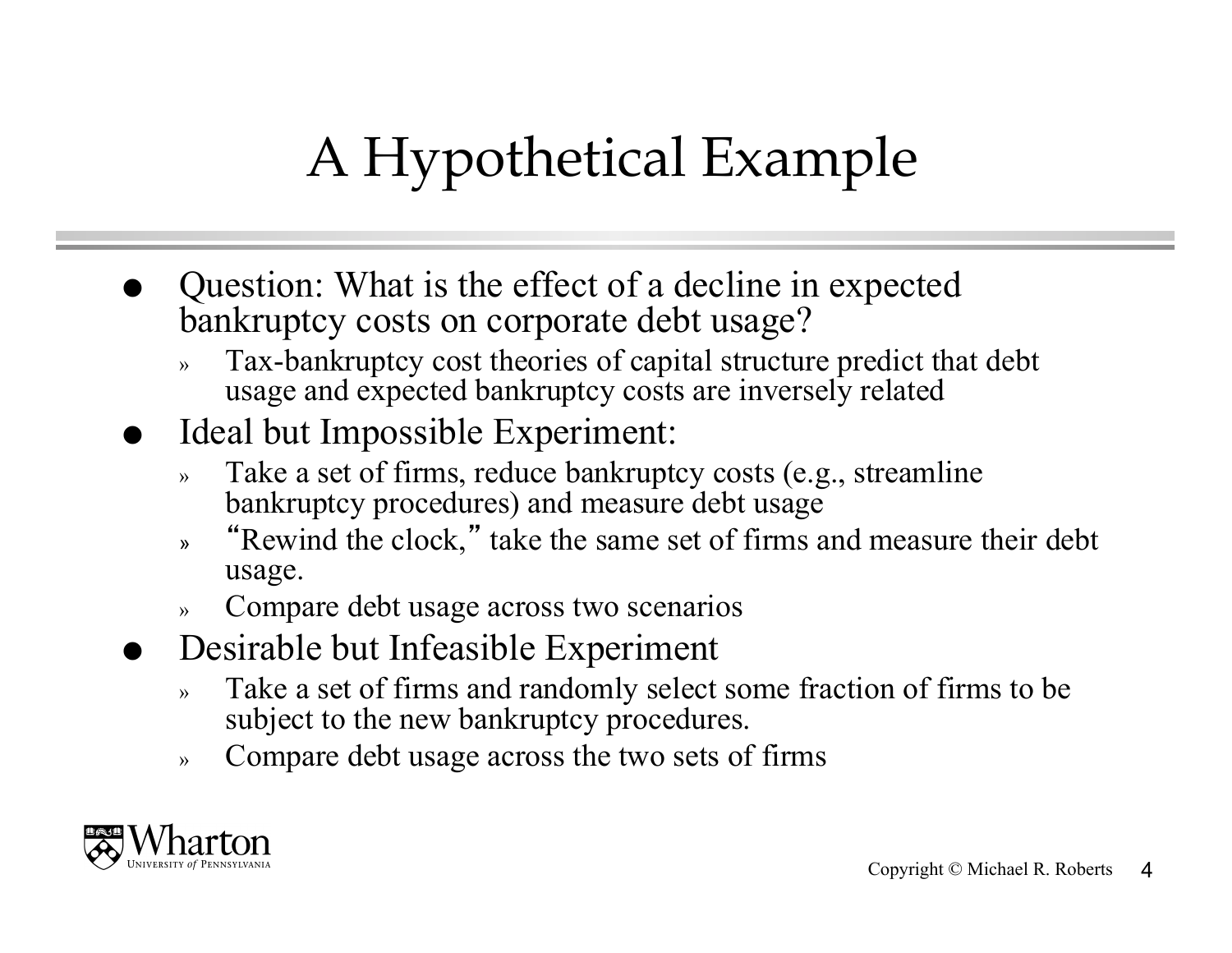#### What was Good about these Experiments?

- The key to program evaluation is estimating the counterfactual: What would have happened had the treated not be treated?
- Therefore, quality of our evaluation is tied to how well we can estimate the counterfactual
	- » The Ideal but Impossible Experiment actually provides the counterfactual by "rewinding the clock."
	- » The Desirable but Infeasible Experiment provides a good estimate of the counterfactual by the random assignment
		- There are no systematic differences between the treated and untreated groups that are related to the outcome of interest
		- Without random assignment (i.e., self-selection or manipulation) then we can 't be sure if differences (or similarities) between the treated and untreated are due to the program or some other difference between the two groups.

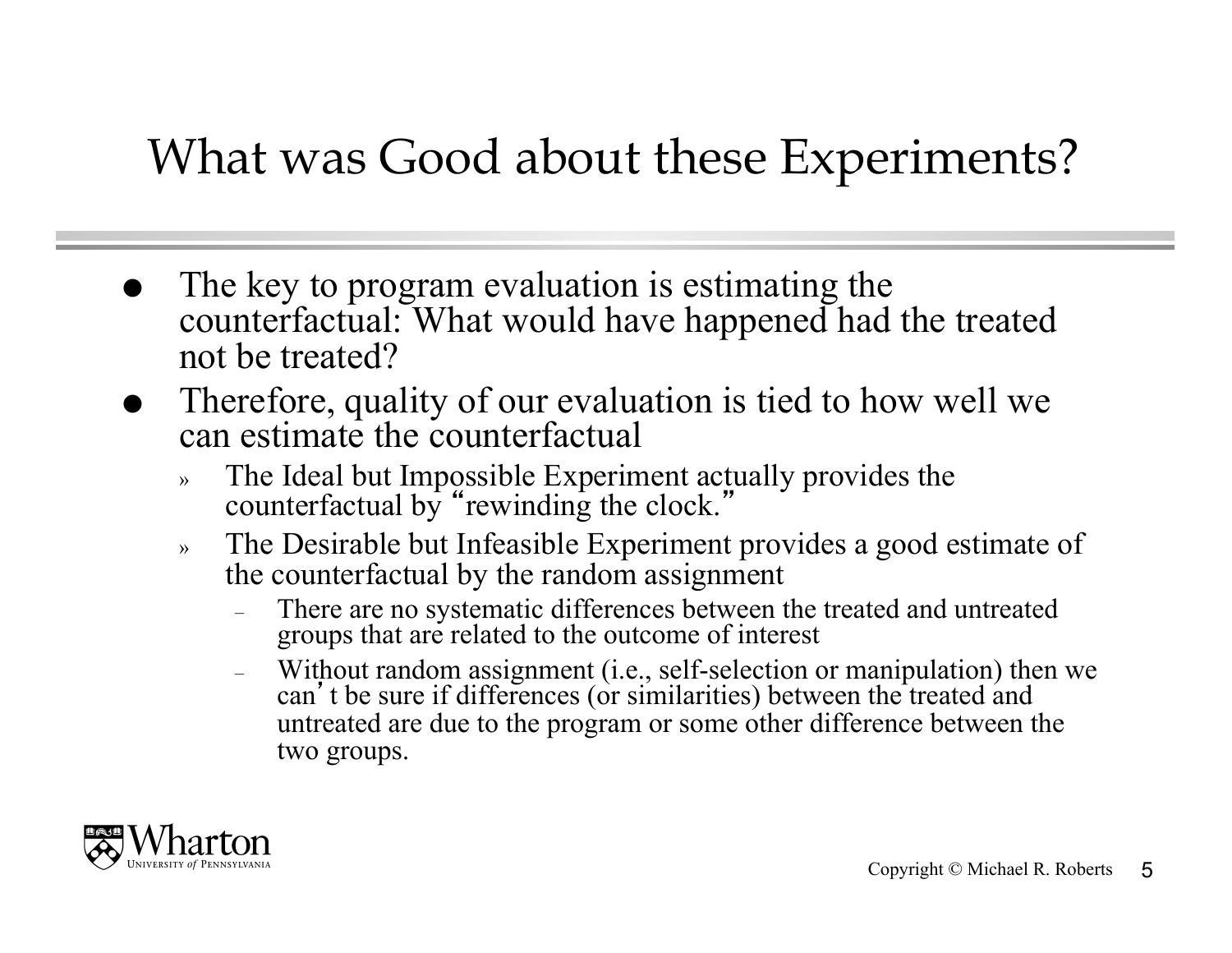### The Natural Experiment

- At the end of 1991, Delaware passes a law that significantly streamlines bankruptcy proceedings to make litigation less costly and time-consuming.
	- » Must assume that this is a *random* (or outcome unrelated) event.
		- The event should not be a response to pre-existing differences between the treatment and control group (e.g., Delaware firms are much more likely to enter financial distress)
			- E.g., "Ashenfelter Dip" (Ashenfelter and Card (1985))
	- » Must understand what *caused* the event to occur
- This law change offers a potentially useful setting with which to test our hypothesized relation between bankruptcy costs and capital structure
	- » How do we empirically test the relation?

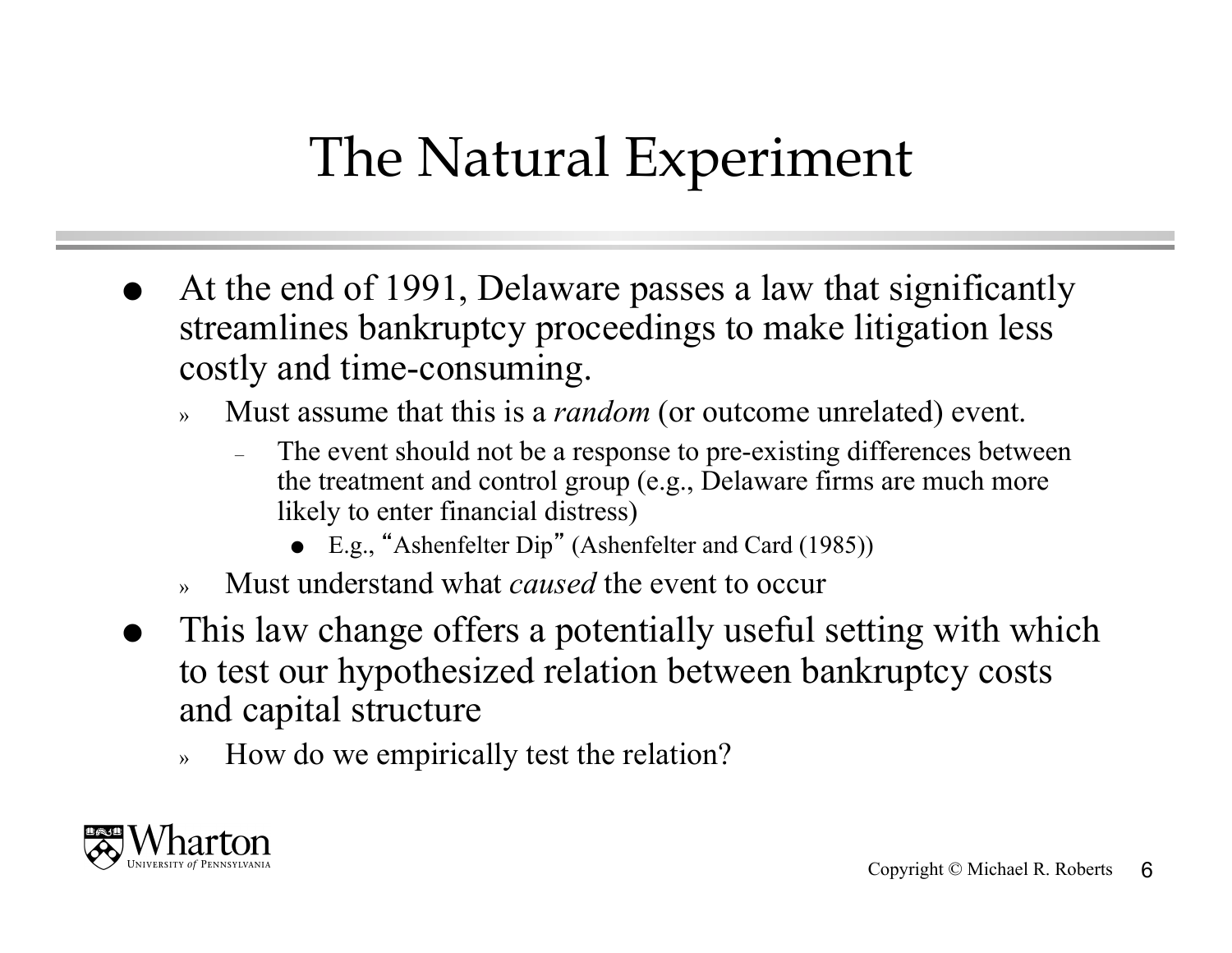#### Cross-Sectional Difference After Treatment

- Let's compare the average leverage of firms registered in Delaware to that of firms registered elsewhere
	- This can be accomplished via a cross-sectional regression

$$
y_i = \beta_0 + \beta_1 I \left( treat_i \right) + \varepsilon_i
$$

- where  $y_i$  = Leverage for firm *i* in 1992, and *I*(*treat<sub>i</sub>*) = 1 if firm is registered in Delaware
- Assuming  $E(\varepsilon_i | I(treat_i)) = 0$ :

$$
E(y_i | I(treat_i) = 0) = \beta_0
$$
  
\n
$$
E(y_i | I(treat_i) = 1) = \beta_0 + \beta_1
$$
  
\n
$$
\Rightarrow E(y_i | I(treat_i) = 1) - E(y_i | I(treat_i) = 0) = \beta_1
$$

 Our estimate is just the difference in average leverage in 1992 for the treatment group (Delaware firms) and control group (non-Delaware firms)

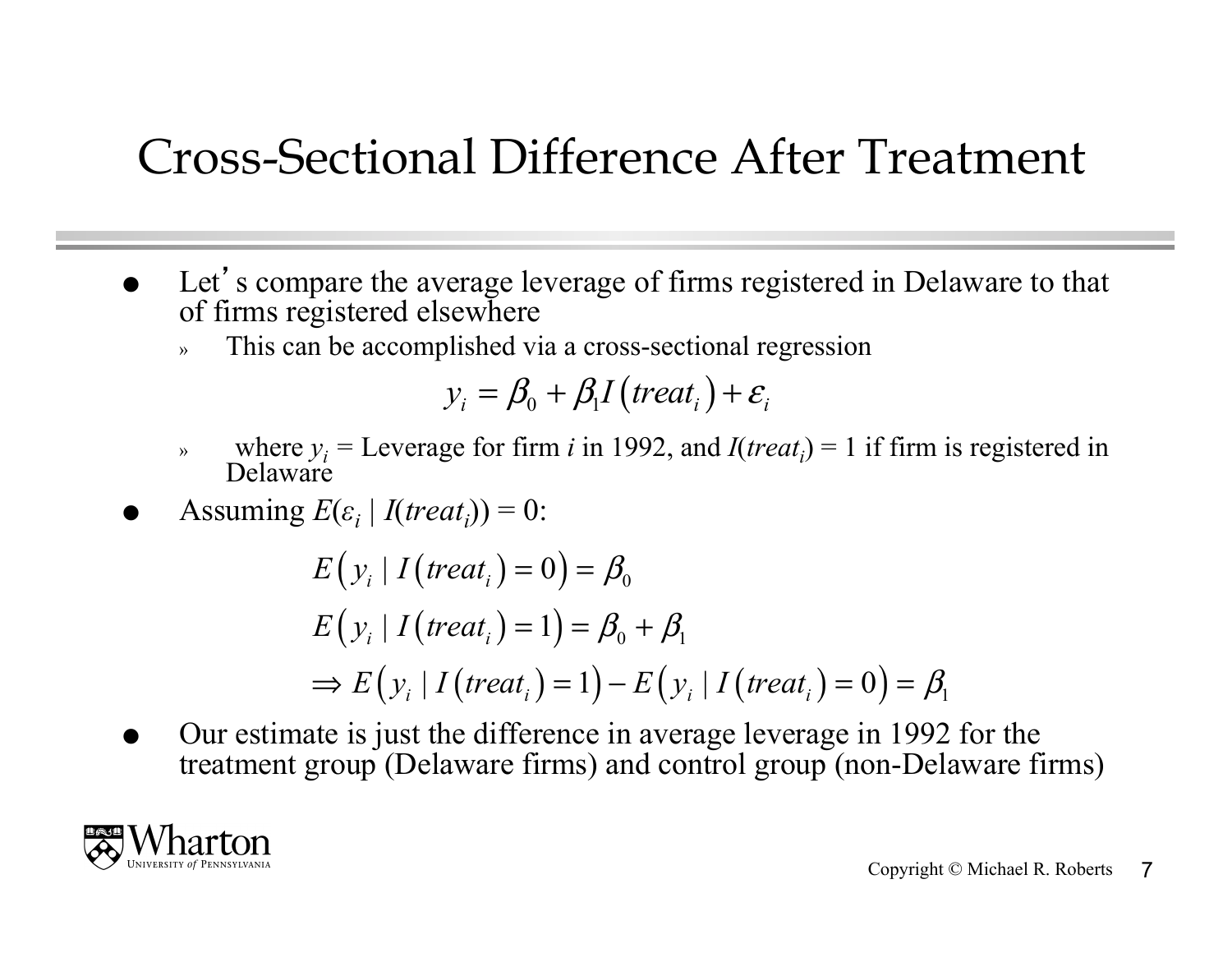#### Cross-Sectional Difference After Treatment Potential Concerns

- As usual, the concern lies with our assumption of  $E(\varepsilon_i | I(treat_i)) = 0$
- What could threaten this assumption and, consequentially, the internal validity of our estimate?
	- What if firms in Delaware are in more capital intensive industries relative to firms elsewhere?
		- Problem is that firms with more physical capital tend to be more levered so our assumption is violated because capital intensity is sitting in ε and it's correlated with treatment status
		- In other words, even if the law was never passed, we would expect firms in Delaware to have higher leverage then other firms because of differences in capital intensity

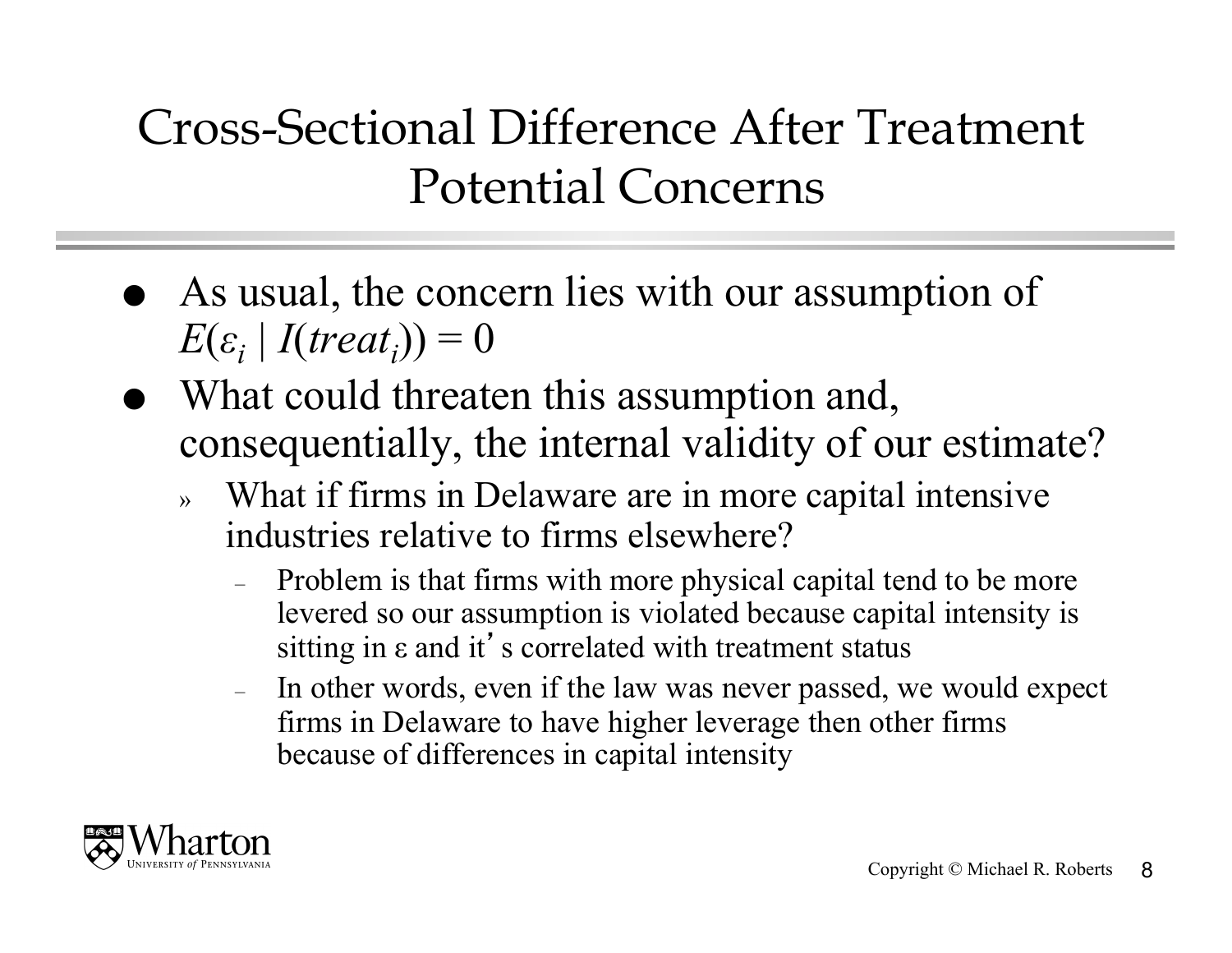#### Cross-Sectional Difference After Treatment Omitted Variables Bias

This is just an omitted variables bias where the true relation is:

$$
y_i = \beta_0 + \beta_1 I \left( treat_i \right) + \beta_2 CI_i + \eta_i
$$

but we estimate

$$
y_i = \beta_0 + \beta_1 I \big( treat_i \big) + \varepsilon_i
$$

Implies the OLS estimator of  $\beta<sub>1</sub>$  is:

$$
\hat{\beta}_1 = \frac{Cov(I(\text{treat}), y)}{\text{Var}(I(\text{treat}))} = \frac{Cov(I(\text{treat}), \beta_0 + \beta_1 I(\text{treat}) + \beta_2 CI + \eta)}{\text{Var}(I(\text{treat}))}
$$
\n
$$
= \beta_1 + \beta_2 \frac{Cov(I(\text{treat}), CI)}{\text{Var}(I(\text{treat}))} = \beta_1 + \beta_2 \gamma
$$

where γ is the slope coefficient from a regression of capital intensity *CI* on *I*(*treat*)

 $\gamma > 0$ ,  $\beta$ ,  $> 0 \rightarrow OLS$  estimate biased up in favor of a treatment effect... not good.

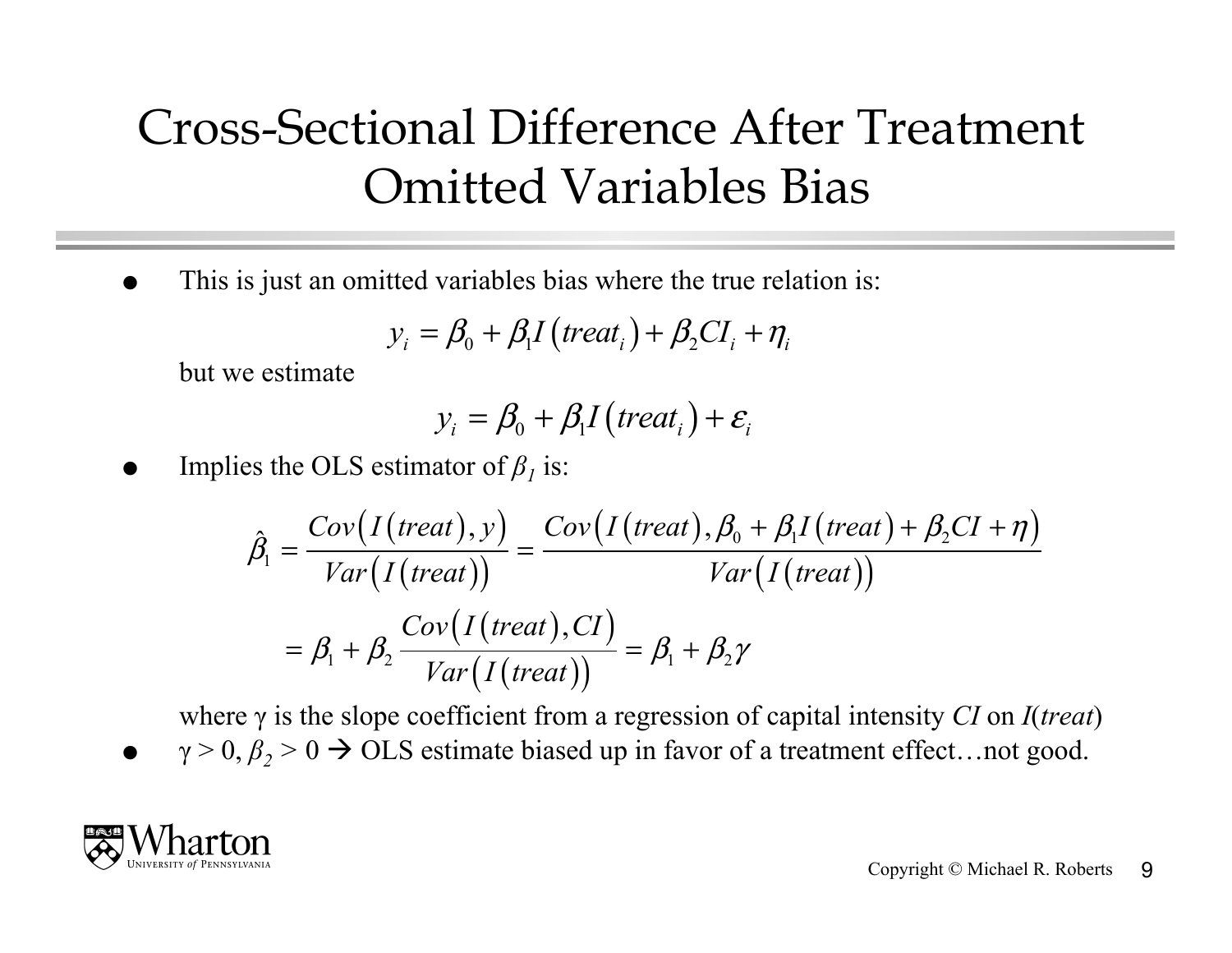#### Cross-Sectional Difference After Treatment What to Do?

- One Solution:
	- » Insert a proxy for capital intensity (e.g., net plant, property, and equipment divided by assets) in the regression. But,
		- this is just a proxy and just one variable
	- » There is still some heterogeneity between treatment and control groups that is sitting in the error term and is correlated with our treatment indicator
		- A question of magnitude but we can't estimate this since error unobservable

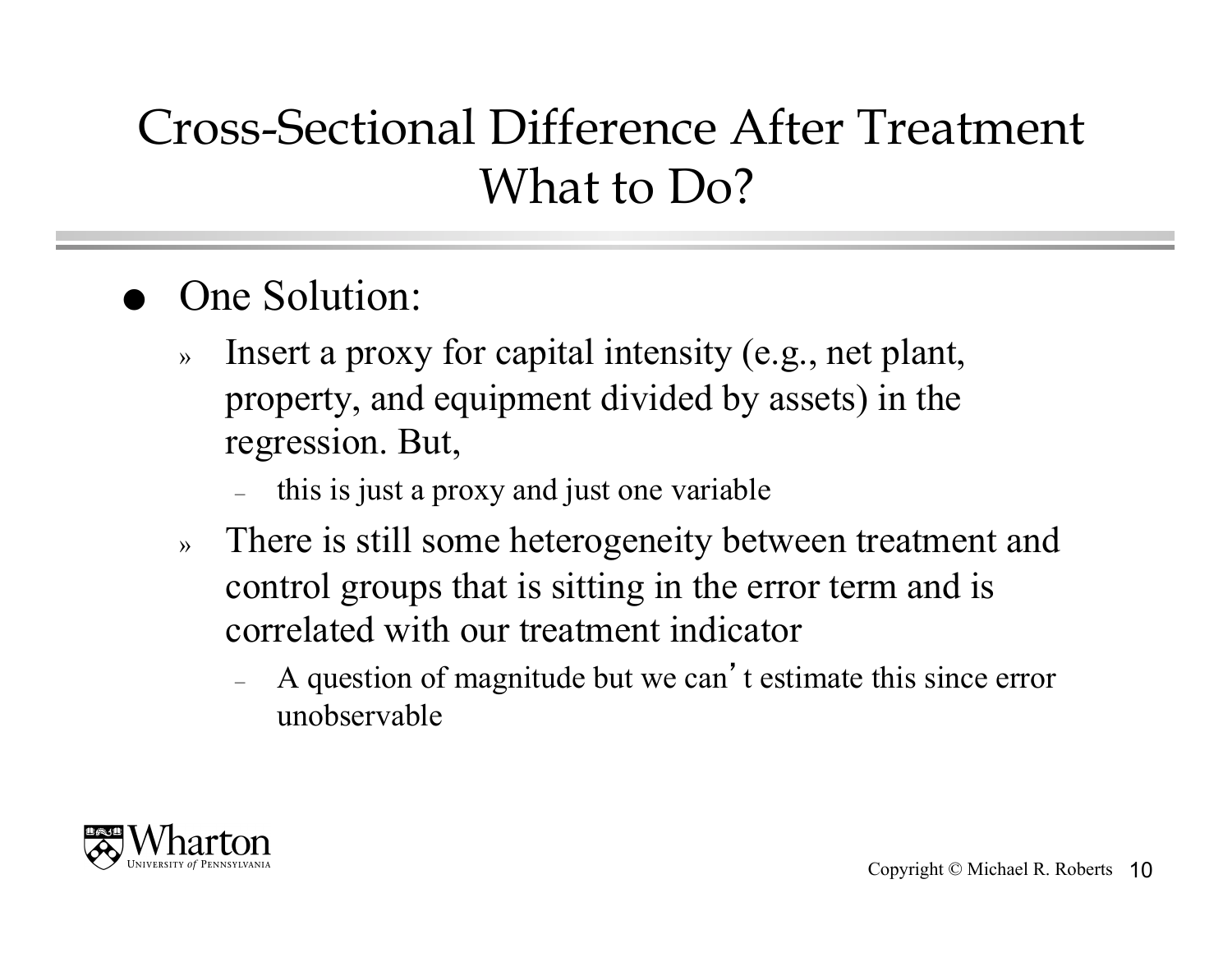#### Cross-Sectional Difference After Treatment Direction of Bias

- Bias does not always have to work in favor of finding a result. For example,
	- Imagine instead that more financially conservative CEOs tend to run firms in Delaware (perhaps because of an industry bias)
	- » Just replace *CI* on slide 9 with a measure of CEO conservatism (good luck measuring this thing) and we can see:
		- $-\beta_2$  < 0 since more conservative CEOs use less debt
		- *γ* > 0 since more conservative CEOs are concentrated in Delaware
		- OLS estimate is biased down against finding a treatment effect
		- Therefore, any estimate is a lower bound

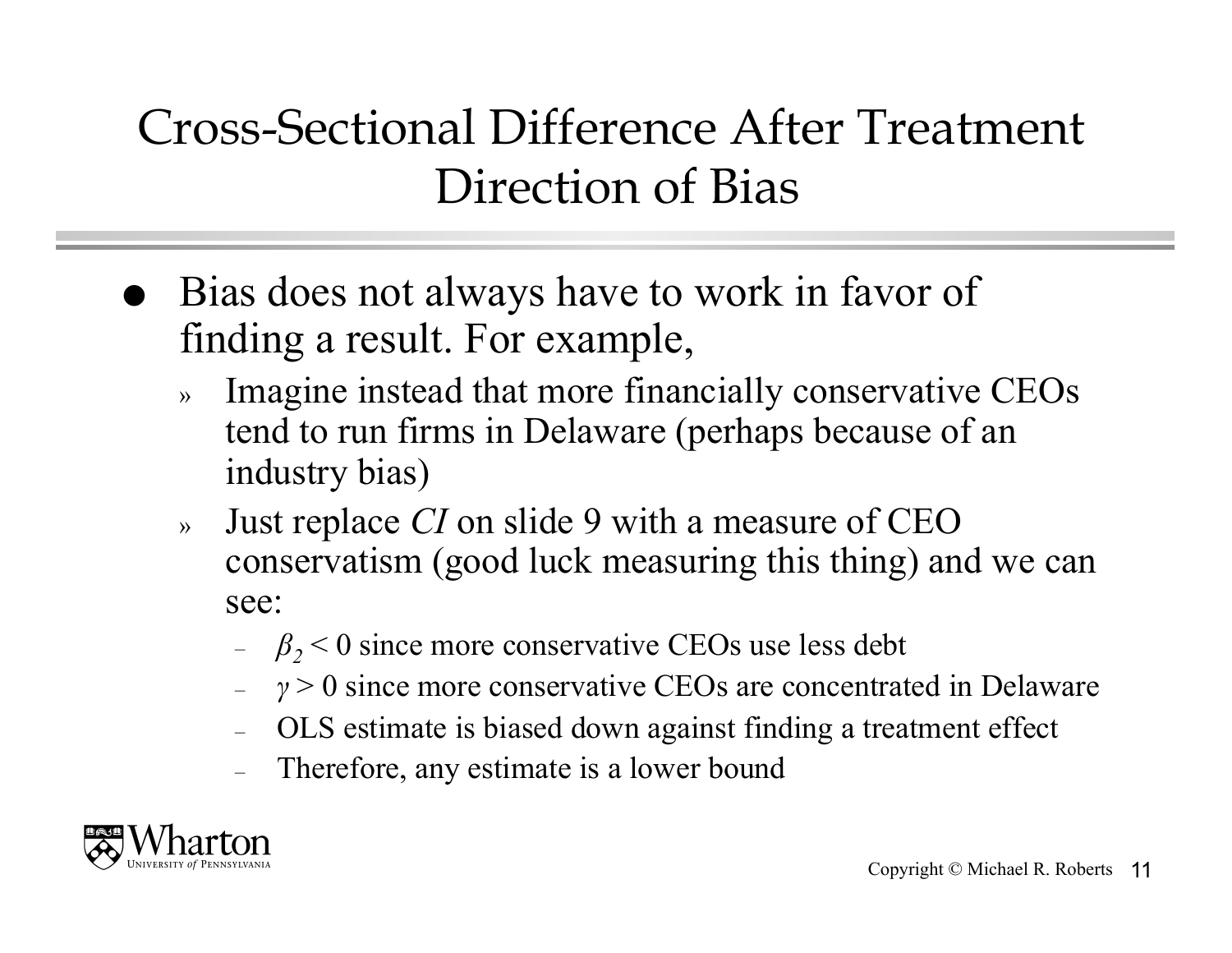### Cross-Sectional Difference After Treatment Summing it Up

- What's common across these examples of threats to internal validity is that they correspond to unmeasured differences between the two groups
	- » Imagine a latent fixed effect across the two groups
		- This results from non-random assignment to treatment and control
	- » This will confound any comparison between the two groups

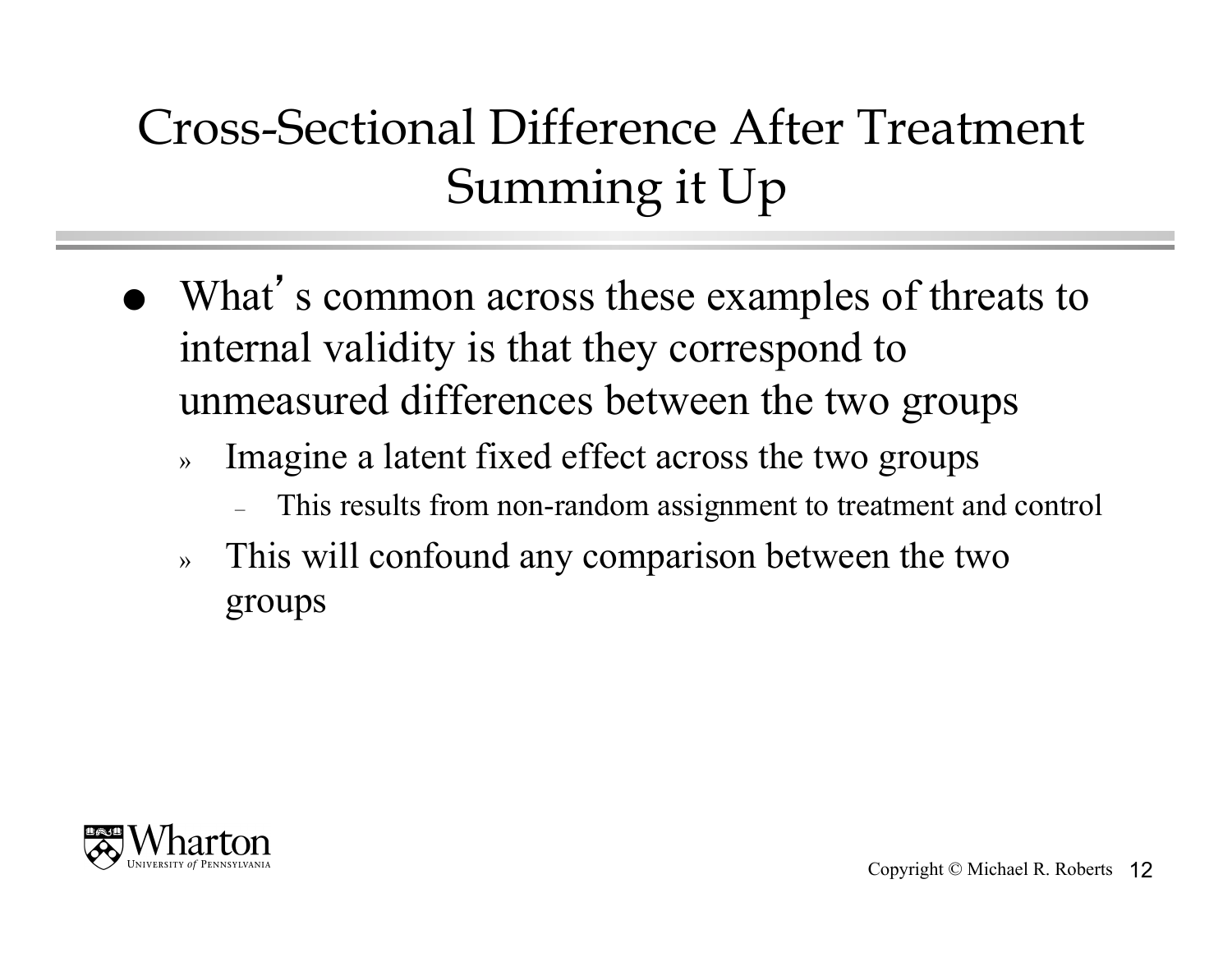### Time-Series Difference Within the Treatment Group

- Let's compare the average leverage of firms registered in Delaware in 1991 to that in 1992…avoids heterogeneous firm concern
	- » This can be accomplished via a two-period panel regression using *only* Delaware firms

$$
y_{it} = \beta_0 + \beta_1 I (Post_{it}) + \varepsilon_{it}
$$

where  $I(Post) = 1$  if year = 1992 and 0 if year = 1991.

Assuming  $E(\varepsilon_{it} | I(Post_{it})) = 0$ :

$$
E(yit | I(Postit) = 0) = \beta0
$$
  
\n
$$
E(yit | I(Postit) = 1) = \beta0 + \beta1
$$
  
\n
$$
\Rightarrow E(yit | I(Postit) = 1) - E(yit | I(Postit) = 0) = \beta1
$$

- Our estimate is just the difference in average leverage for Delaware firms in 1992 (the post-treatment era) and 1991 (the pre-treatment era)
	- Consider the cross-sectional, first-difference regression

$$
\Delta y_{it} = \beta_1 + \Delta \varepsilon_{it}
$$

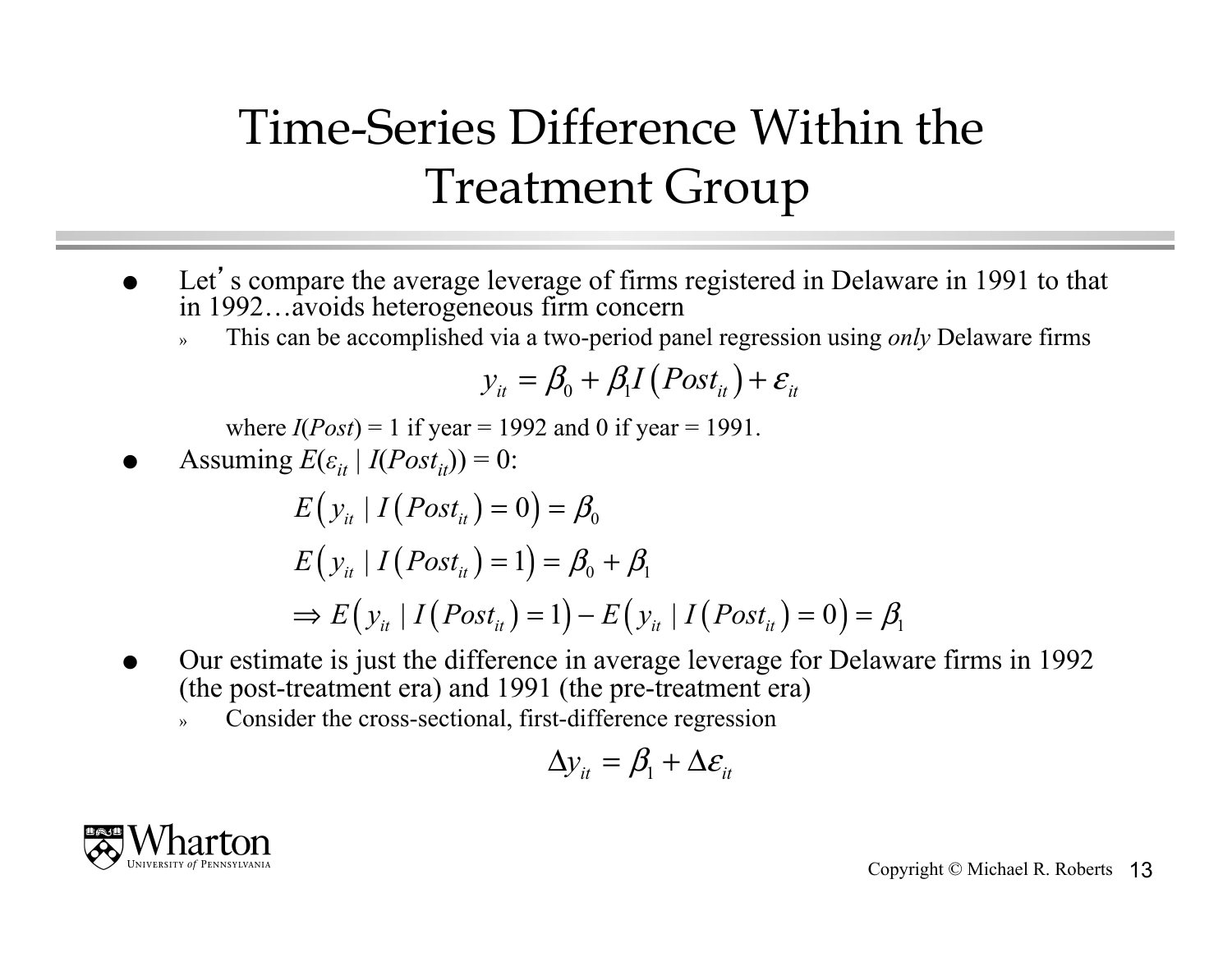#### Time-Series Difference Within the Treatment Group

- Let's compare the average leverage of firms registered in Delaware in 1991 to that in 1992
	- » This can be accomplished via a two-period panel regression using *only* Delaware firms

$$
y_{it} = \beta_0 + \beta_1 I (Post_{it}) + \varepsilon_{it}
$$

where  $I(Post) = 1$  if year = 1992 and 0 if year = 1991.

» or, after differencing, a cross-sectional regression using *only* Delaware firms

$$
\Delta y_i = \beta_1 + \Delta \varepsilon_i
$$

Assuming  $E(\varepsilon_{it} | I(Post_{it})) = 0$ 

$$
E(yit | I(Postit) = 0) = \beta0
$$
  
\n
$$
E(yit | I(Postit) = 1) = \beta0 + \beta1
$$
  
\n
$$
\Rightarrow E(yit | I(Postit) = 1) - E(yit | I(Postit) = 0) = \beta1
$$

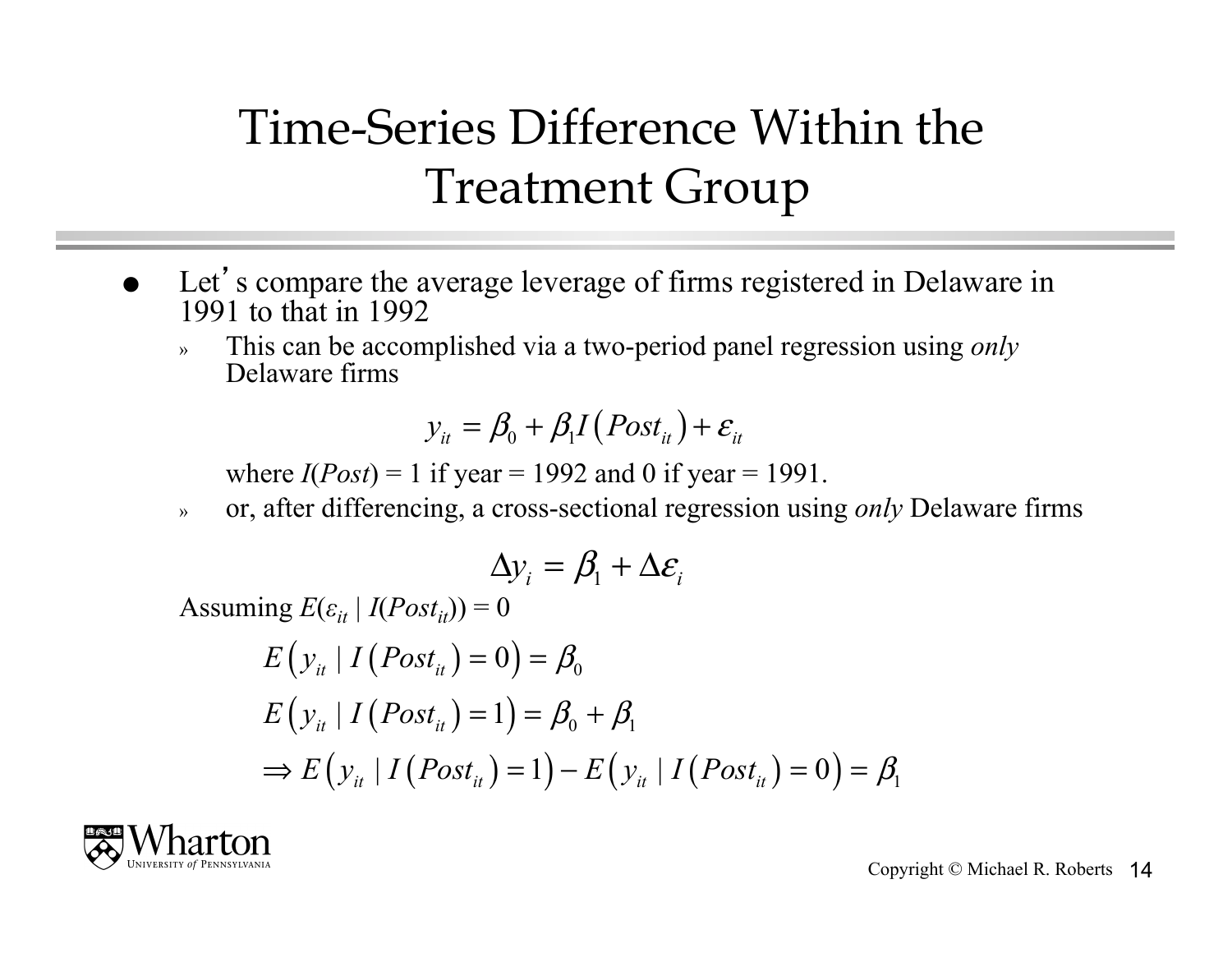Time-Series Difference Within the Treatment Group – Potential Concerns

- The primary concern here is other factors affecting leverage *over time*.
	- » E.g., Increase in the supply of credit due to financial innovation
	- Leverage would likely have increased for firms even without the passage of the law
	- » Bias is positive  $\rightarrow$  in favor of supporting a treatment effect
- This is just another form of omitted variables bias, as before
	- We could insert control variables but difficult to measure all perfectly
- Also, bias can work in both directions
	- » E.g., 1992 may be a period of tight credit, which leads to a decline in debt usage and offsetting effect

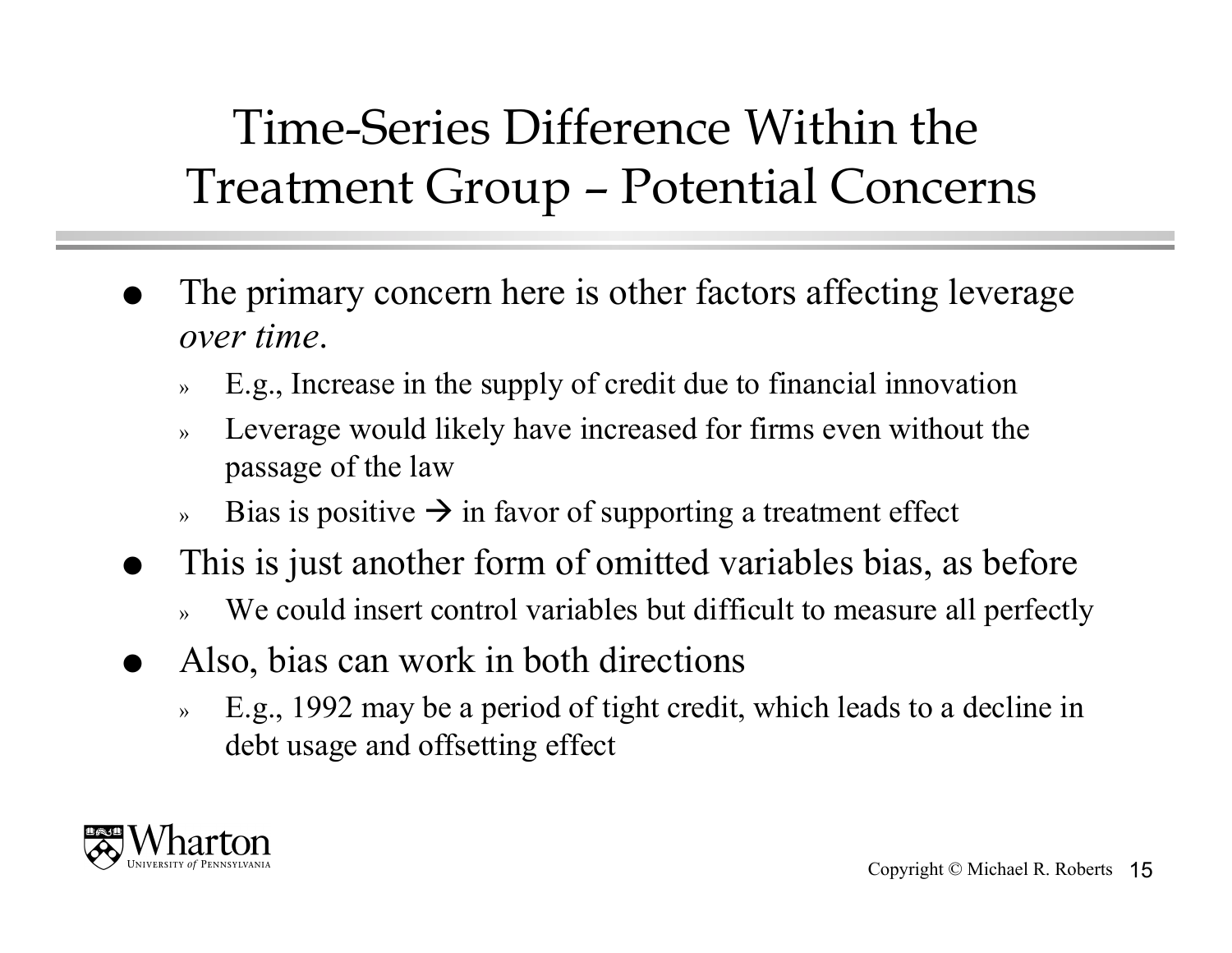#### DD Estimator

- It would be nice to combine the positive features of each single difference estimator
	- » Cross-sectional estimator avoided omitted common trends
	- » Time-series estimator avoided omitted cross-sectional differences
- The DD estimator does precisely that

 $y_{it} = \beta_0 + \beta_1 I (treat_{it}) + \beta_2 I (post_{it}) + \beta_3 I (treat_{it}) \times I (post_{it}) + \varepsilon_{it}$ 

- » We need a full panel of firms consisting of Delaware (*I*(*treat*) = 1) and Non-Delaware (*I*(*treat*) = 0) registered firms observed before (*I*(*post*)  $= 0$ ) and after (*I*(*post*) = 1) the passage of the law
- »  $β_3$  is the parameter of interest (i.e., the DD estimator)

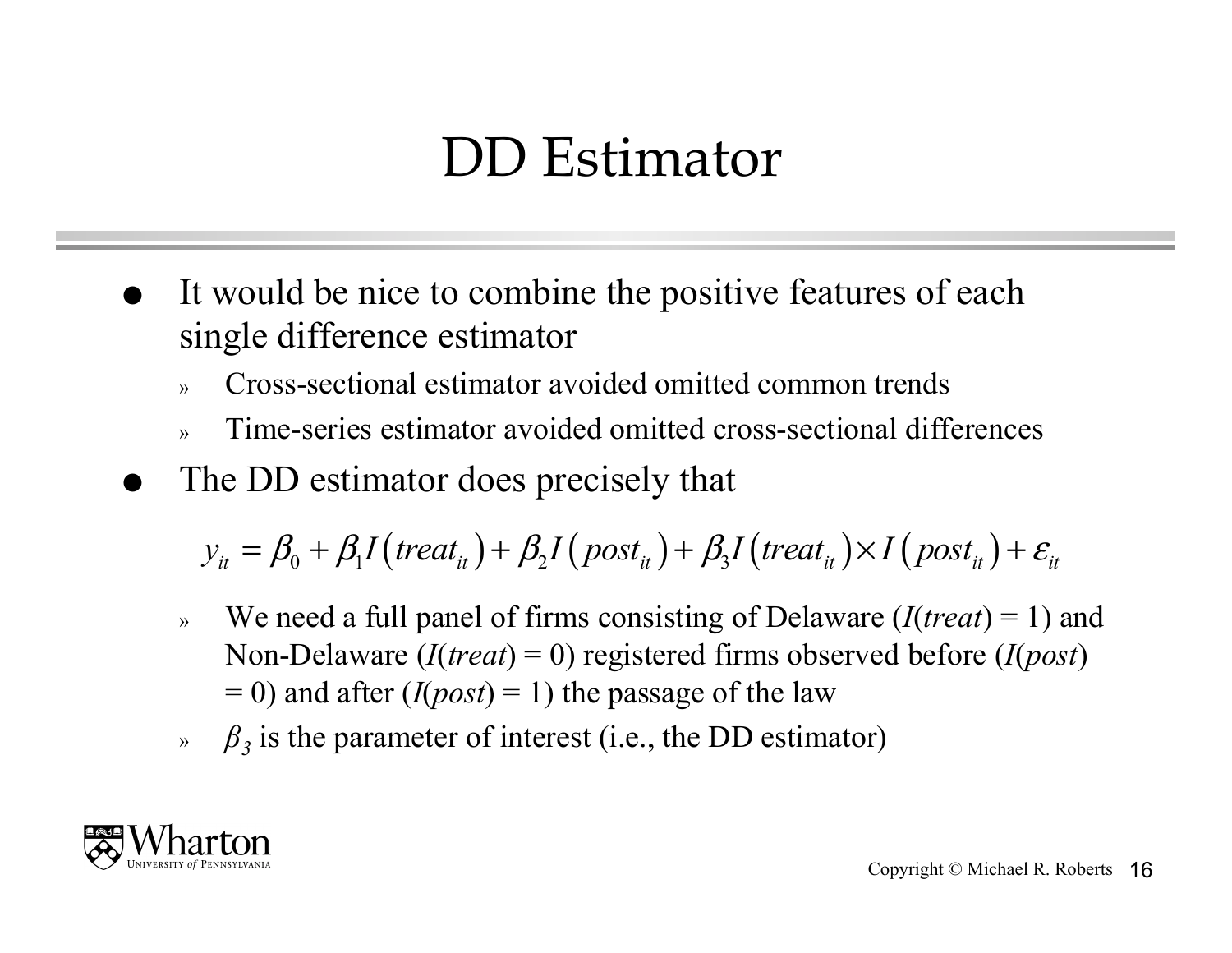### How is  $\beta_3$  the DD?

Compute the conditional expectations

NIVERSITY of PENNSYLVANIA

$$
E(y_{it} | I(treat_{it}) = 1, I(Post_{it}) = 1) = \beta_0 + \beta_1 + \beta_2 + \beta_3
$$
  
\n
$$
E(y_{it} | I(treat_{it}) = 1, I(Post_{it}) = 0) = \beta_0 + \beta_1
$$
  
\n
$$
E(y_{it} | I(treat_{it}) = 0, I(Post_{it}) = 1) = \beta_0 + \beta_2
$$
  
\n
$$
E(y_{it} | I(treat_{it}) = 0, I(Post_{it}) = 0) = \beta_0
$$

• Take difference over time in average leverage for control group and subtract from difference over time in average leverage for treatment group

$$
\begin{aligned}\n&\begin{aligned}\n&\frac{F(y_{ii_4})}{4} & \frac{I(treat_i)}{4} = 1, I(Post_{ii_4}) = 1) - F(y_{ii_4}) & \frac{I(treat_i)}{4} = 1, I(Post_{ii_4}) = 0 \\
&\frac{1}{4} & \frac{1}{4} & \frac{1}{4} & \frac{1}{4} & \frac{1}{4} & \frac{1}{4} & \frac{1}{4} & \frac{1}{4} & \frac{1}{4} & \frac{1}{4} & \frac{1}{4} & \frac{1}{4} & \frac{1}{4} & \frac{1}{4} & \frac{1}{4} & \frac{1}{4} & \frac{1}{4} & \frac{1}{4} & \frac{1}{4} & \frac{1}{4} & \frac{1}{4} & \frac{1}{4} & \frac{1}{4} & \frac{1}{4} & \frac{1}{4} & \frac{1}{4} & \frac{1}{4} & \frac{1}{4} & \frac{1}{4} & \frac{1}{4} & \frac{1}{4} & \frac{1}{4} & \frac{1}{4} & \frac{1}{4} & \frac{1}{4} & \frac{1}{4} & \frac{1}{4} & \frac{1}{4} & \frac{1}{4} & \frac{1}{4} & \frac{1}{4} & \frac{1}{4} & \frac{1}{4} & \frac{1}{4} & \frac{1}{4} & \frac{1}{4} & \frac{1}{4} & \frac{1}{4} & \frac{1}{4} & \frac{1}{4} & \frac{1}{4} & \frac{1}{4} & \frac{1}{4} & \frac{1}{4} & \frac{1}{4} & \frac{1}{4} & \frac{1}{4} & \frac{1}{4} & \frac{1}{4} & \frac{1}{4} & \frac{1}{4} & \frac{1}{4} & \frac{1}{4} & \frac{1}{4} & \frac{1}{4} & \frac{1}{4} & \frac{1
$$

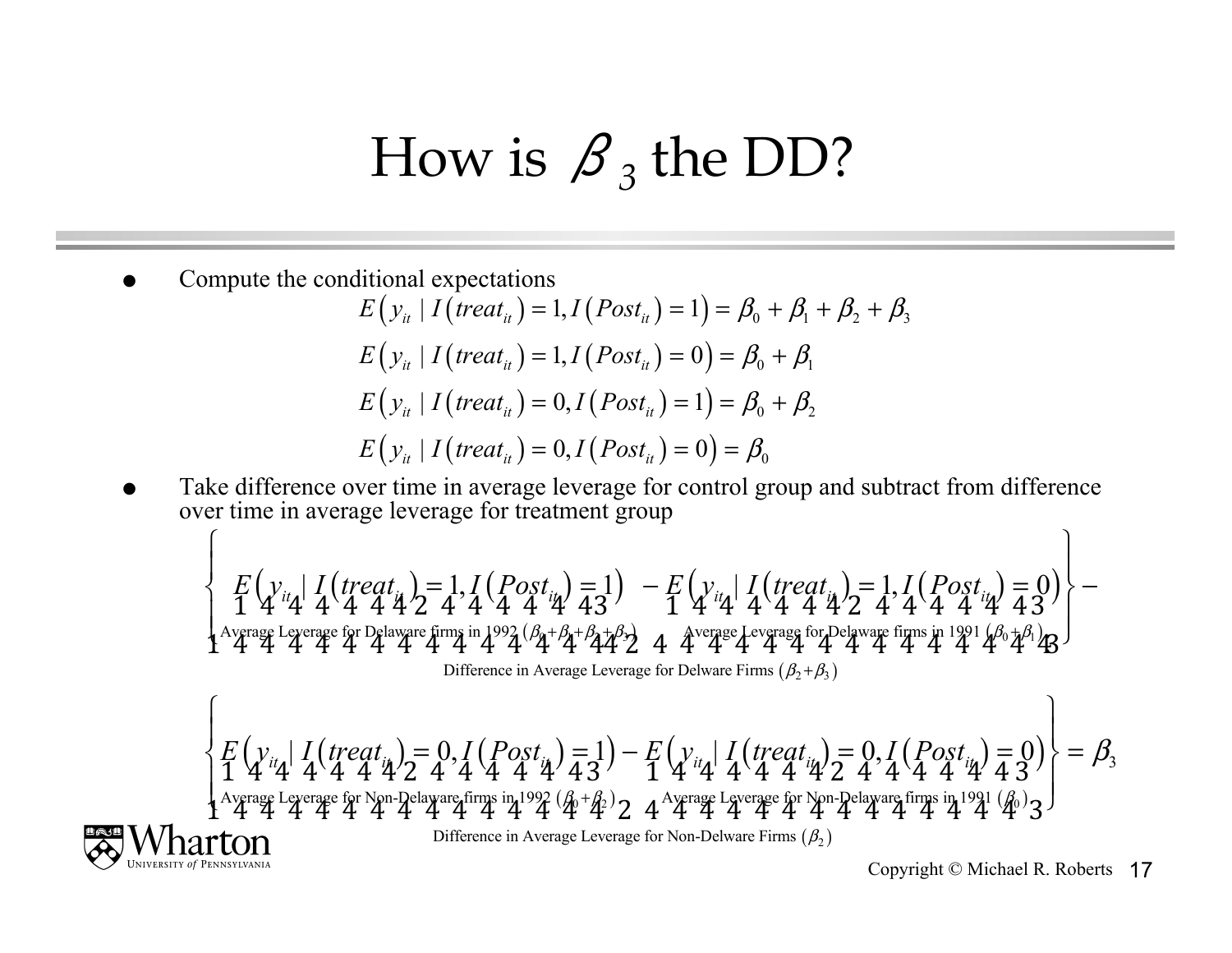#### Conditional Mean Estimates

 Easier to see what the parameters estimate by arranging things in a 2 x 2 matrix:

|                   | Post                                                                  | <i>Pre</i> | <i>Difference</i>   |
|-------------------|-----------------------------------------------------------------------|------------|---------------------|
|                   | Treatment $\beta_0 + \beta_1 + \beta_2 + \beta_3$ $\beta_0 + \beta_1$ |            | $\beta_2 + \beta_3$ |
| Control           | $\beta_0 + \beta_2$                                                   |            |                     |
| <i>Difference</i> | $B_{1} + B_{2}$                                                       |            |                     |

Note:

- Implies alternative route to DD estimator: subtract difference in average leverage for treatment and control in 1991 from the difference in average leverage for treatment and control in 1992
- » *β1* is the average leverage of treatment firms in the pre-treatment era *relative to* (i.e. minus) the average leverage of control firms in the pre-treatment era
- $\beta$ <sup>2</sup> is the average leverage of control firms in the post-treatment era *relative* to (i.e. minus) the average leverage of control firms in the pre-treatment era

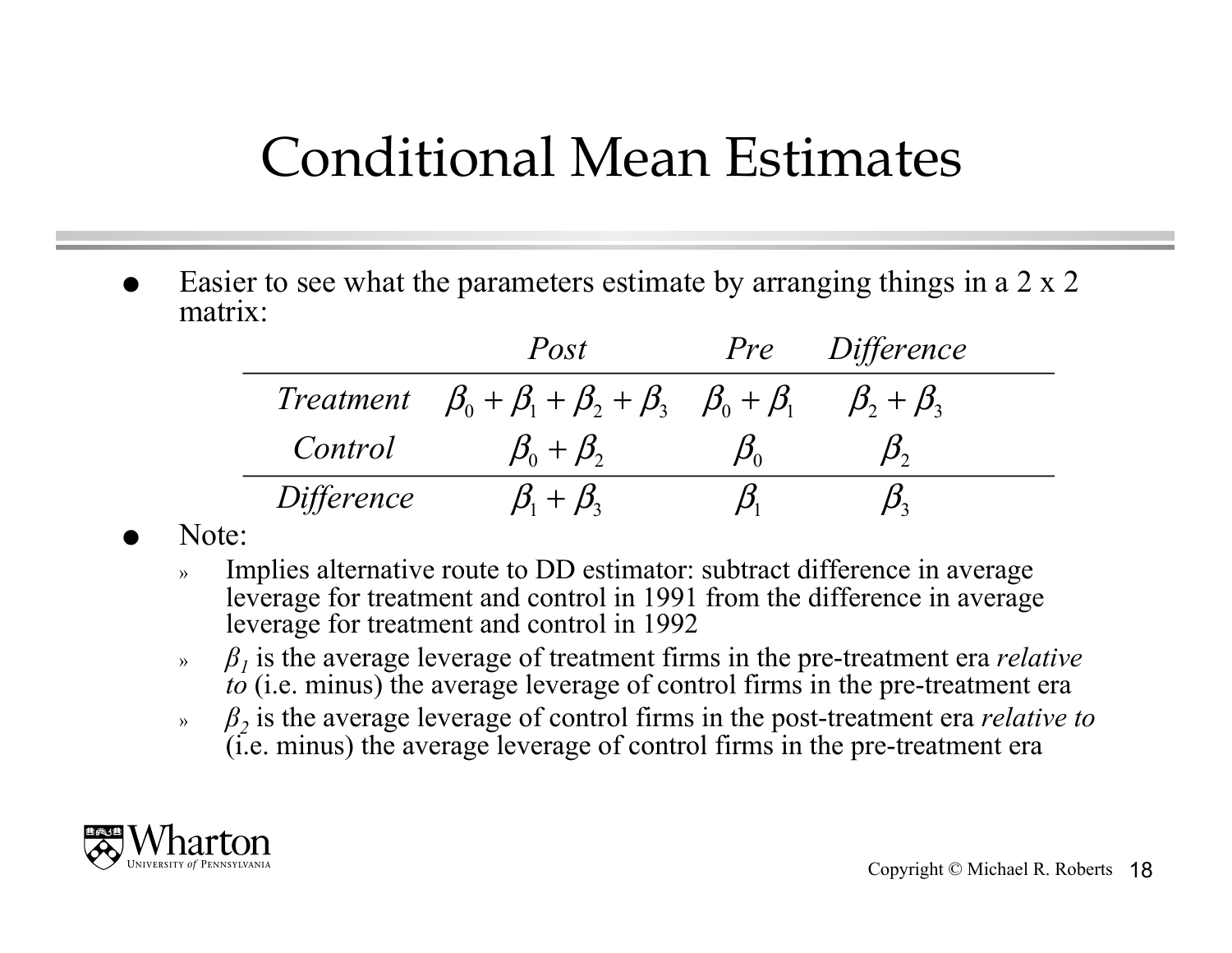#### Re-Visiting the Single Difference Estimators

Cross-sectional difference:

$$
E(y | I(treat) = 1, I(post) = 1) - E(y | I(treat) = 0, I(post) = 1) = \beta_1 + \beta_3
$$

- » Unbiased if  $β_1$  is equal to zero  $\rightarrow$  no permanent difference between the treatment and control groups
- Time-series difference:

 $E(y | I (treat) = 1, I (post) = 1) - E(y | I (treat) = 1, I (post) = 0) = \beta_2 + \beta_3$ 

- Unbiased if  $\beta$ <sup>2</sup> is equal to zero  $\rightarrow$  no common trend over the pre- and post-treatment eras
- DD estimator avoids these two threats by differencing away any permanent differences between the groups *and* any common trend affecting both groups

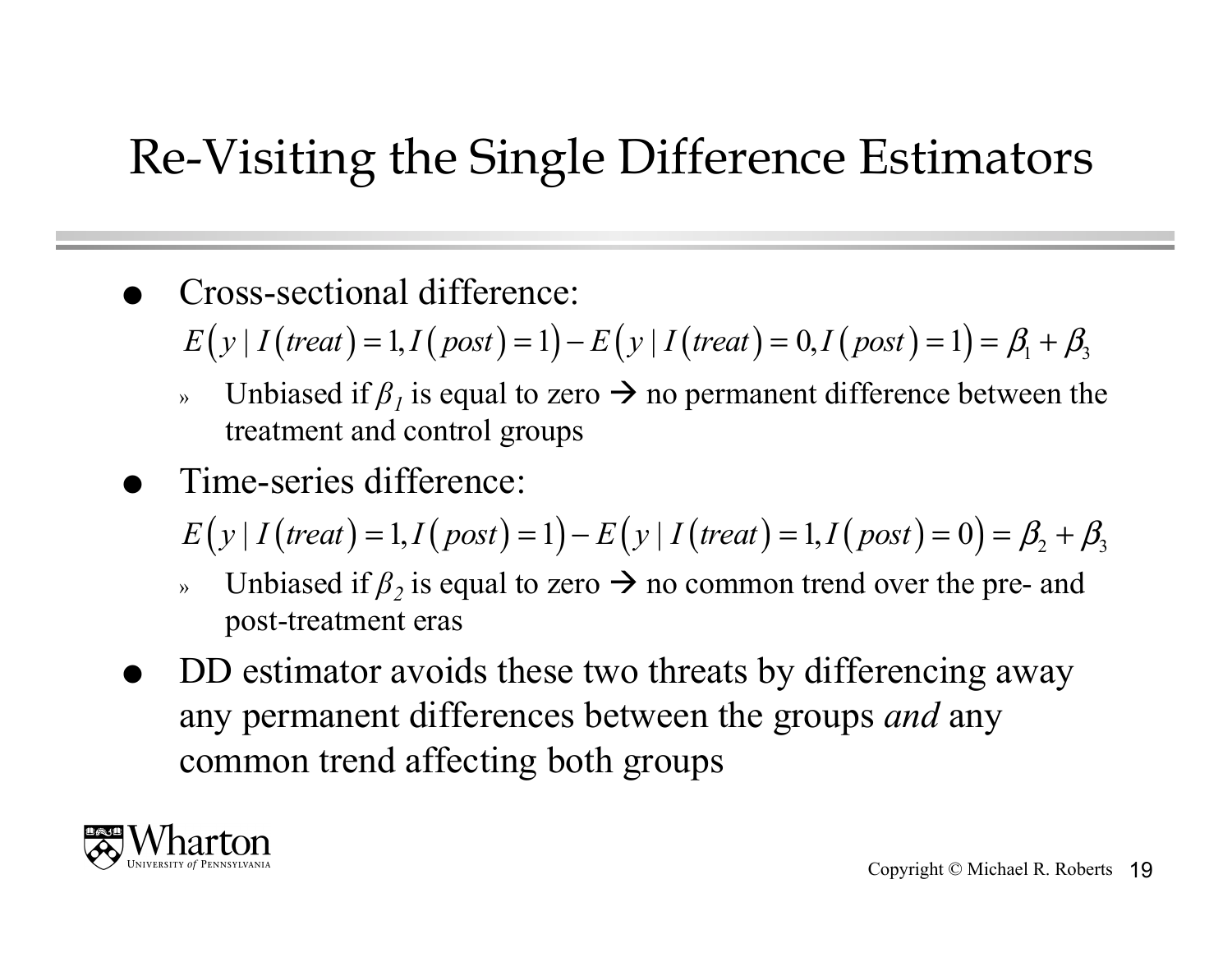### Key Assumption Behind DD

- In the absence of treatment, the average change in the response variable would have been the same for both the treatment and control groups.
	- » a.k.a. the **parallel trends** assumption since it requires that the trend in the outcome variable for both treatment and control groups during the pre-treatment era are similar.
- What this assumptions does *not* mean
	- » It does *not* mean that the there is *no* trend in the outcome variable during the pre-treatment era (just the same trend across groups)
	- » It does *not* require that the *level* of the outcome variable for the two groups be same in the pre-treatment era
		- This can create other issues concerning function form…more on this later

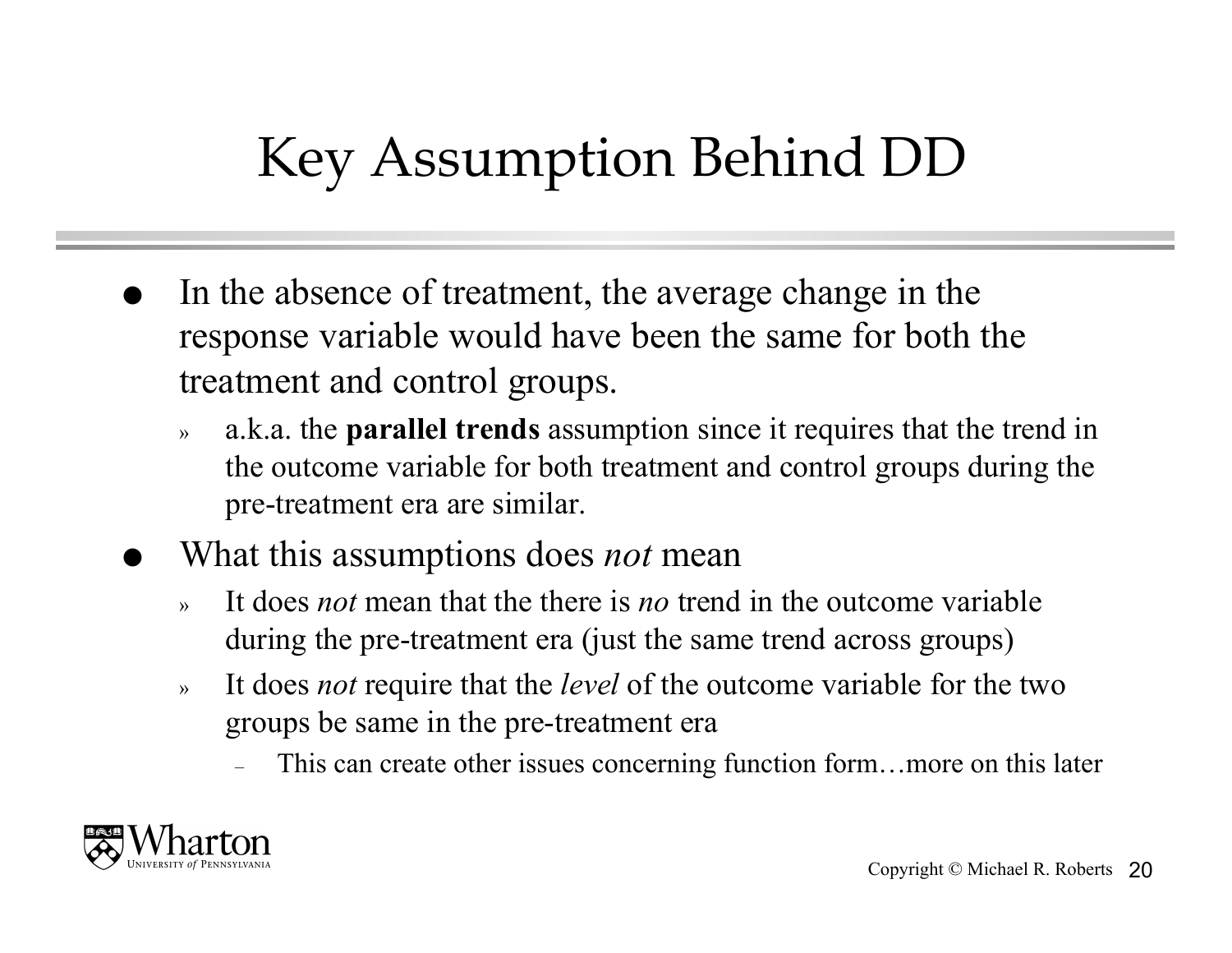#### Testing the Key Assumption Behind DD

- Strictly speaking, untestable
	- » It's just saying that  $E(\varepsilon | I(\text{treat}) \times I(\text{post})) = 0$  and we don't observe ε
- But, we can inspect pre-treatment era growth rates in outcome variables.
	- » By definition, this requires more than two periods of data

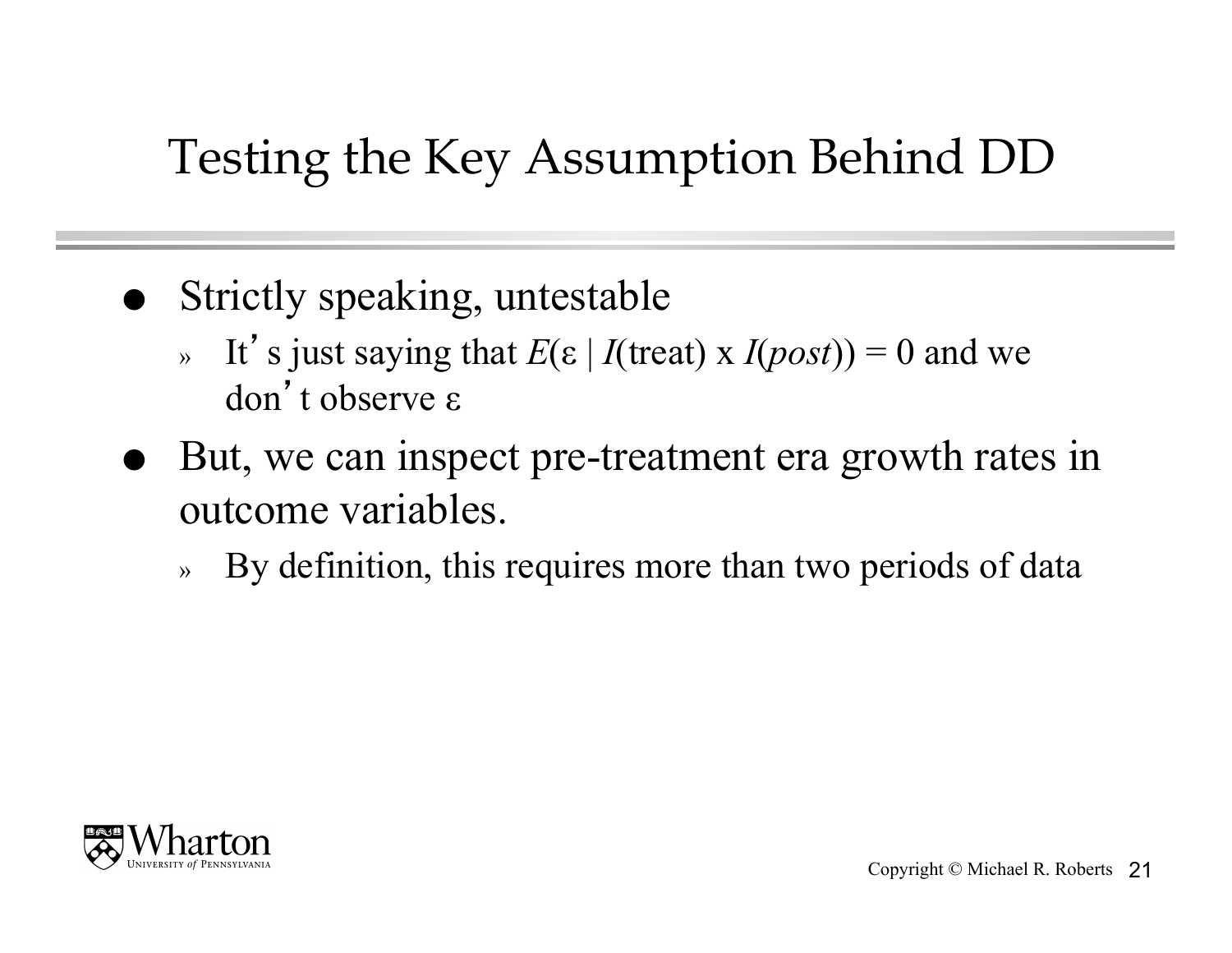### Graphical Analysis

 A "nice" DD picture of our bankruptcy law experiment



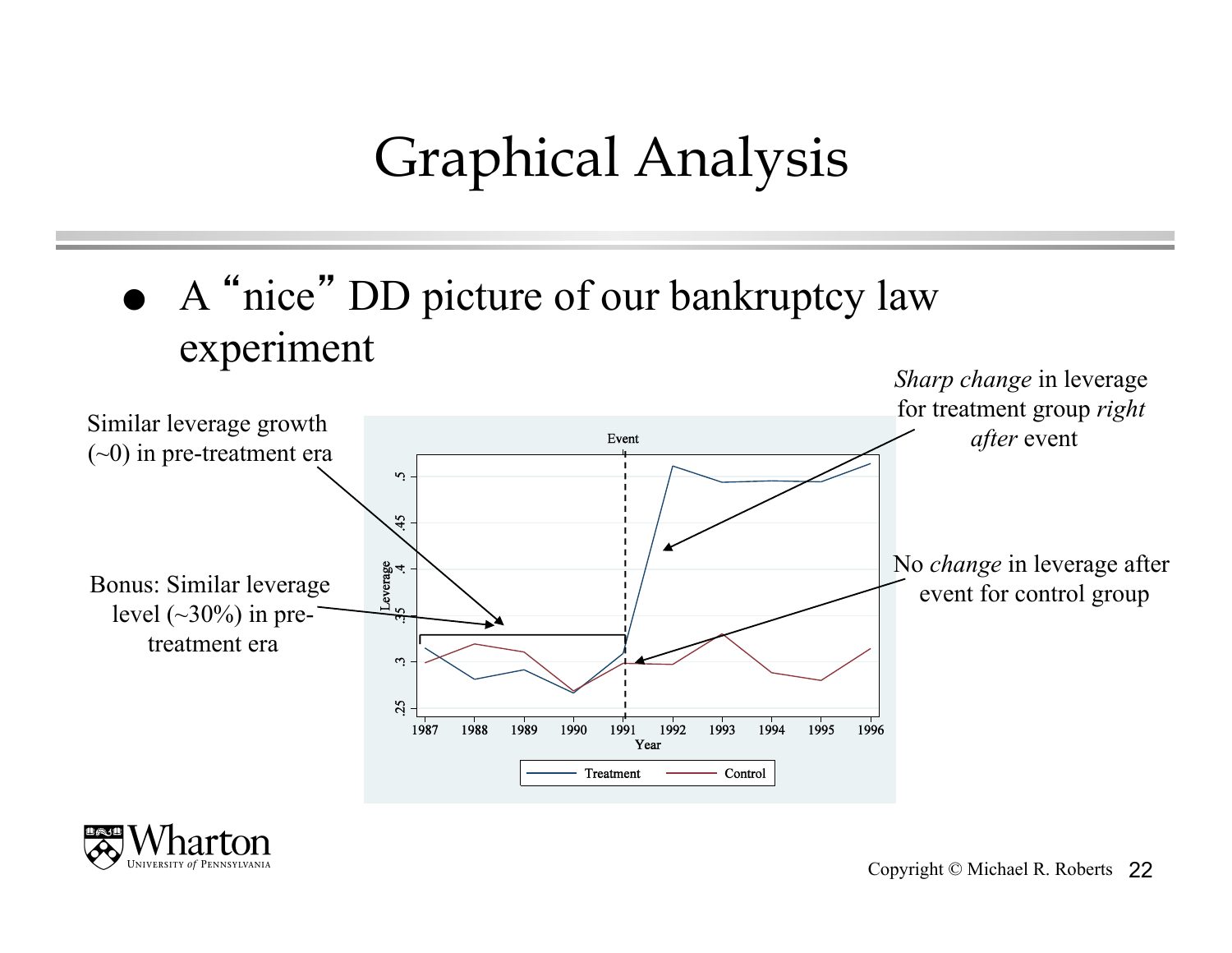### Statistical Analysis

- We could also perform a t-test of the difference in average leverage growth rates across the treatment and control groups during the pre-treatment era.
	- » This should turn out insignificant (statistically *and* economically) if the parallel trends assumption is valid
		- Statistical insignificance is *not* enough…could be low power
- You should be skeptical of any DD that doesn't show you a picture or an explicit test of this assumption.
	- » Of course, this requires sufficient data on pre-treatment outcomes

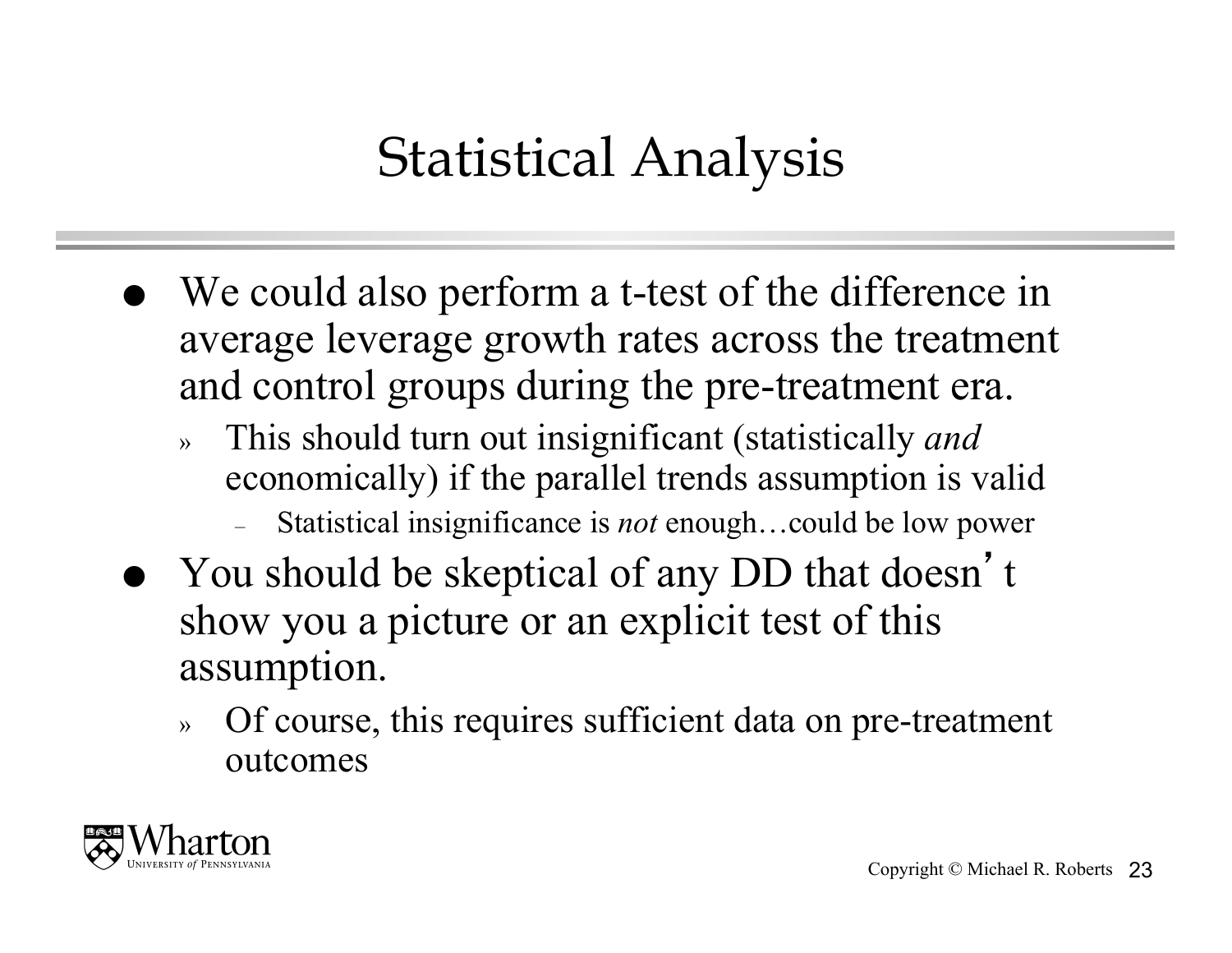### Level Regression Estimates

- Remember:
	- $\beta_1$  = Avg. leverage of treatment group in pretreatment era less avg. leverage of control group in pre-treatment era
	- »  $β<sub>2</sub> = Avg.$  leverage of control group in posttreatment era less avg. leverage of control group in pre-treatment era
	- » *β<sup>3</sup>* = DD estimate
	- »  $β<sub>0</sub> = Avg.$  leverage of control group in the pretreatment era
- Note:
	- » Single difference estimators will give you basically same result since  $\beta_1 = \beta_2 = 0$  (i.e., no time-invariant differences between groups or common trends across groups)
	- » Back out conditional means via linear combinations of parameters (e.g., avg. leverage of treatment group in pre-treatment era =  $\bar{\beta}_0 + \beta_1 = 29\%$
	- » Reconcile estimates with figure



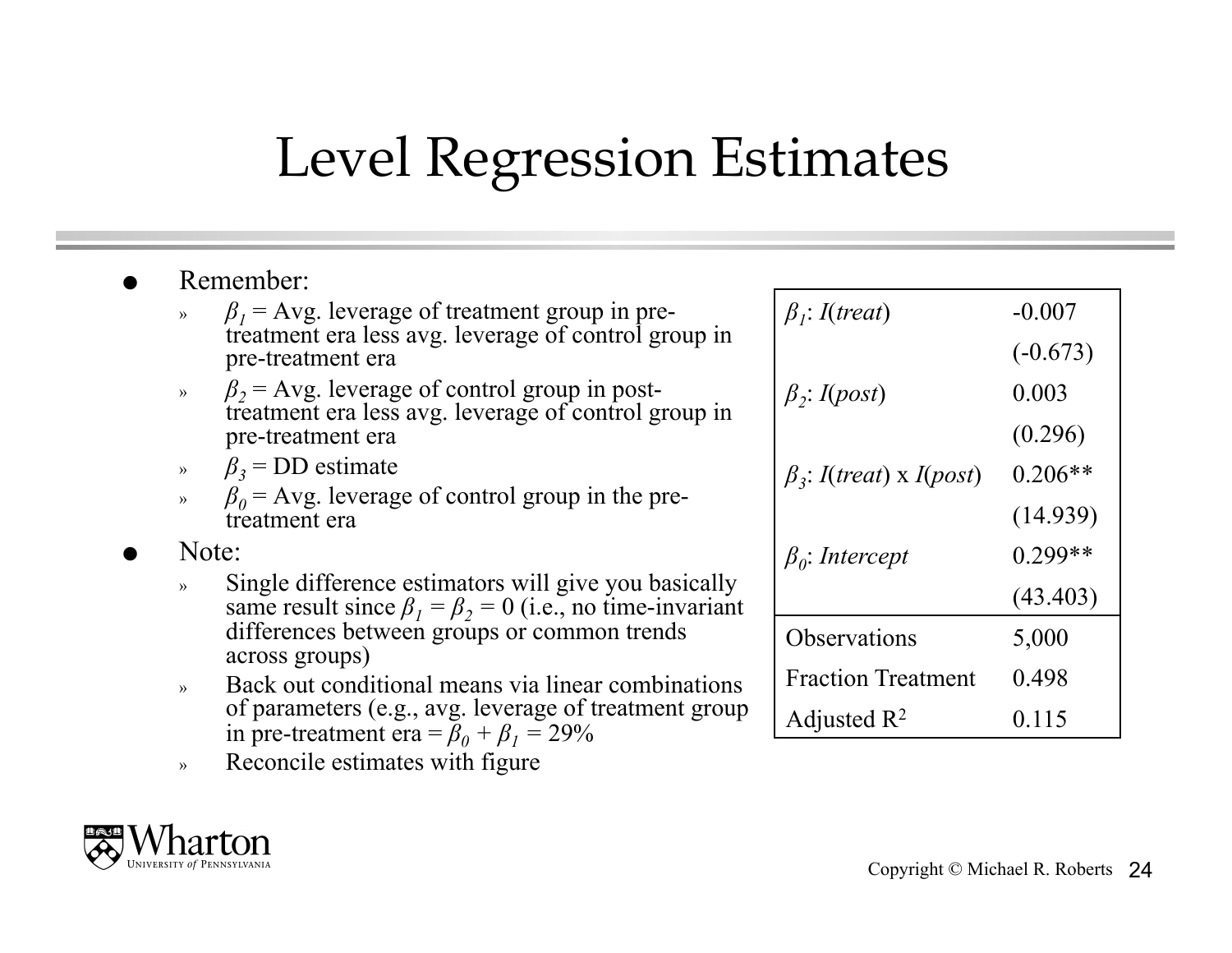### Sensitivity Tests I

- Redo the DD analysis on pre-event years
	- The estimated treatment effect should be zero
- Multiple control groups
	- » E.g., define control groups to be firms in adjacent states
- For the these previous two sensitivity tests, we could do a triple diff: Difference-in-difference-in-differences
	- » DD-in-dif estimated difference between DD of interest and the other DD. But,
		- If the other DD is zero, doing a triple dif will only work to inflate the standard errors.
		- If the other DD is *not* zero, you have to wonder whether the original DD is unbiased
- Compare treatment and control groups along various covariates to see if they are similar, at least along *observable* dimensions
	- » Can also include (time-varying) covariates in the regression specification
		- My want to include higher order polynomial terms to relax linearity assumption

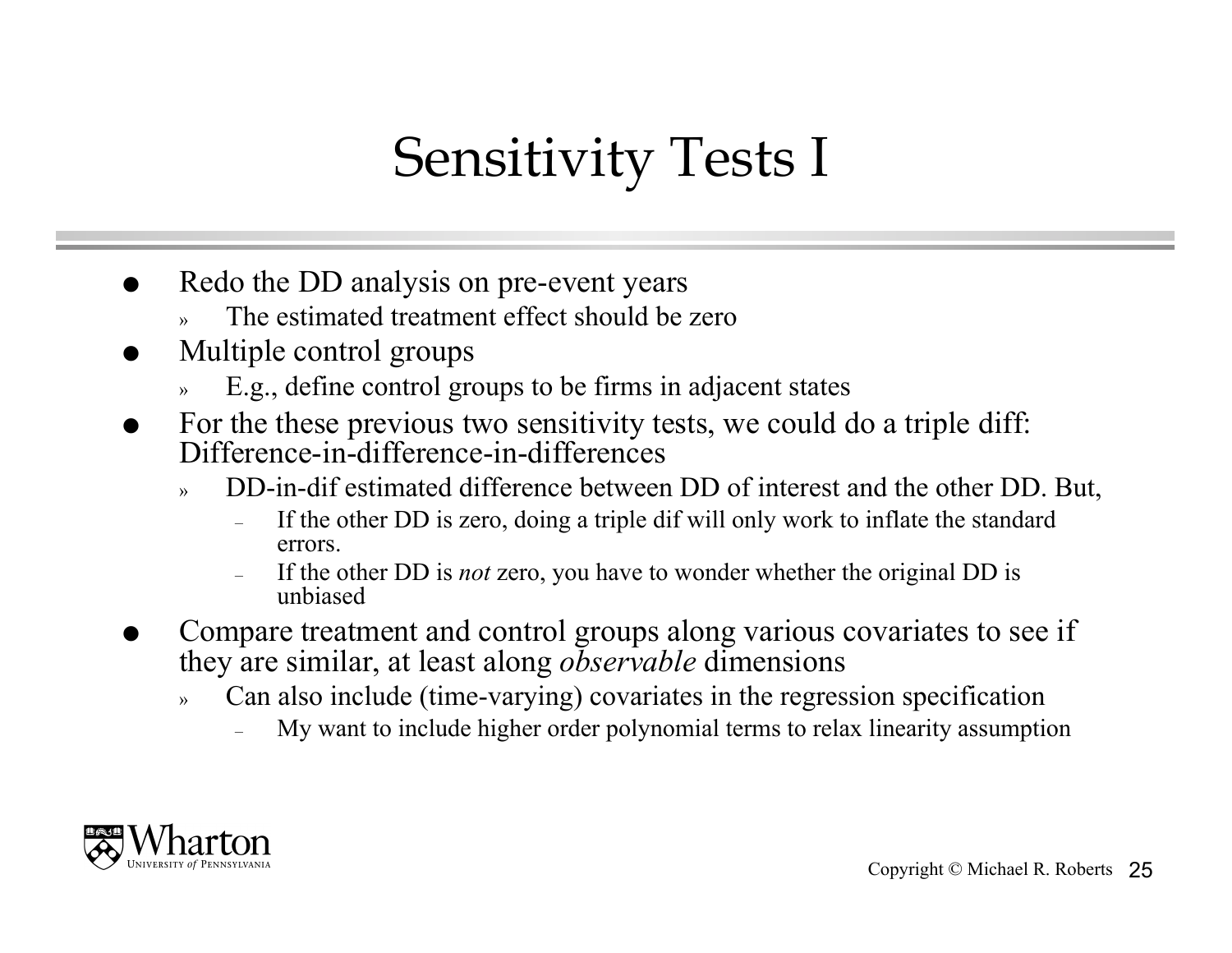### Sensitivity Tests II

- Make sure change is concentrated around the event
	- Identification is coming from exogenous event
		- Moving away from the event allows other factors to creep in
- Make sure other outcome variables that should be unaffected by the event are actually unaffected
- Control by systematic variation
	- See if treatment and control groups respond to other factors similarly (Rosenbaum (1987))
- Multiple treatment groups
	- » E.g., If Delaware implemented the changes in three stages, one could define separate control groups corresponding to each stage
	- » E.g., could separate out levered from unlevered firms in order to focus on firms most likely to be affected by the change.
- Treatment Reversal
	- If the new law is repealed, do we see a reversal of the effect? (e.g., Leary  $(2008)$ )
- Use robust (to heteroskedasticity *and,* more importantly, dependence) SEs
	- Bertrand, Duflo, and Mulainathan (2004), Petersen (2007), Donald and Lang (2007)

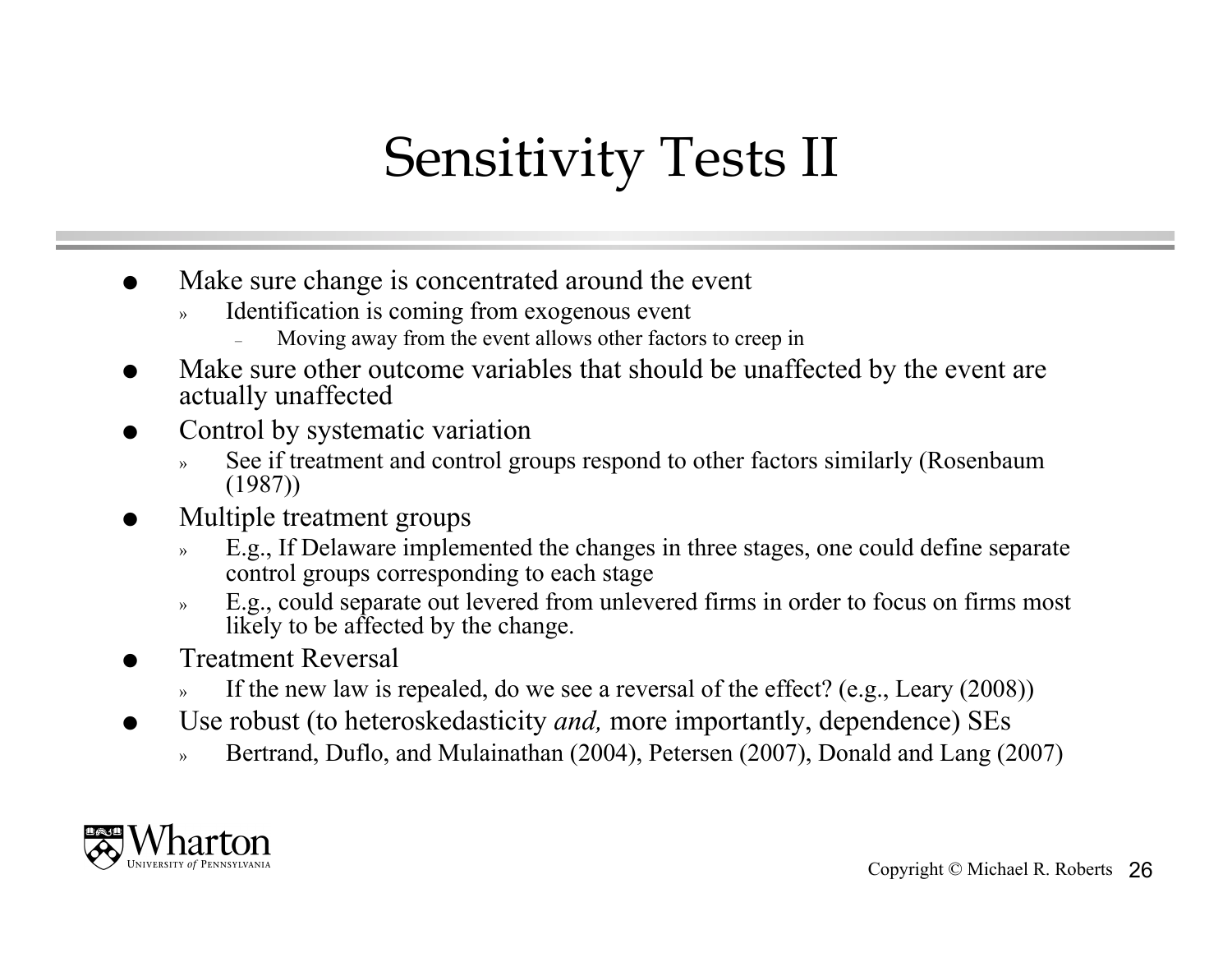#### Potential Concerns

- Heterogeneous Responses
	- » Ideally control group shows no response to the treatment
	- » Otherwise we need different responses by the treatment and control groups
		- But, if intensity of responses is different, estimated effect may be meaningless. E.g., Imagine the following model

$$
y_{it} = \mu_i + \alpha_t + \beta_i x_{it}
$$

where  $x_{it}$  increases from 0 to  $x^T$  for treatment subjects and 0 to  $x^C$  for control subjects. The DD estimate is:

$$
\boldsymbol{\beta} = \left[ y_1^T - y_0^T \right] \left[ y_1^C - y_0^C \right] = \boldsymbol{\beta}_T \boldsymbol{x}^T - \boldsymbol{\beta}_C \boldsymbol{x}^C
$$

$$
\rm If
$$

$$
\beta_C = 2\beta_T \text{ and } x^T = 2x^C
$$

then the DD estimate is zero, despite a potentially large effect. (See Feldstein (1995))

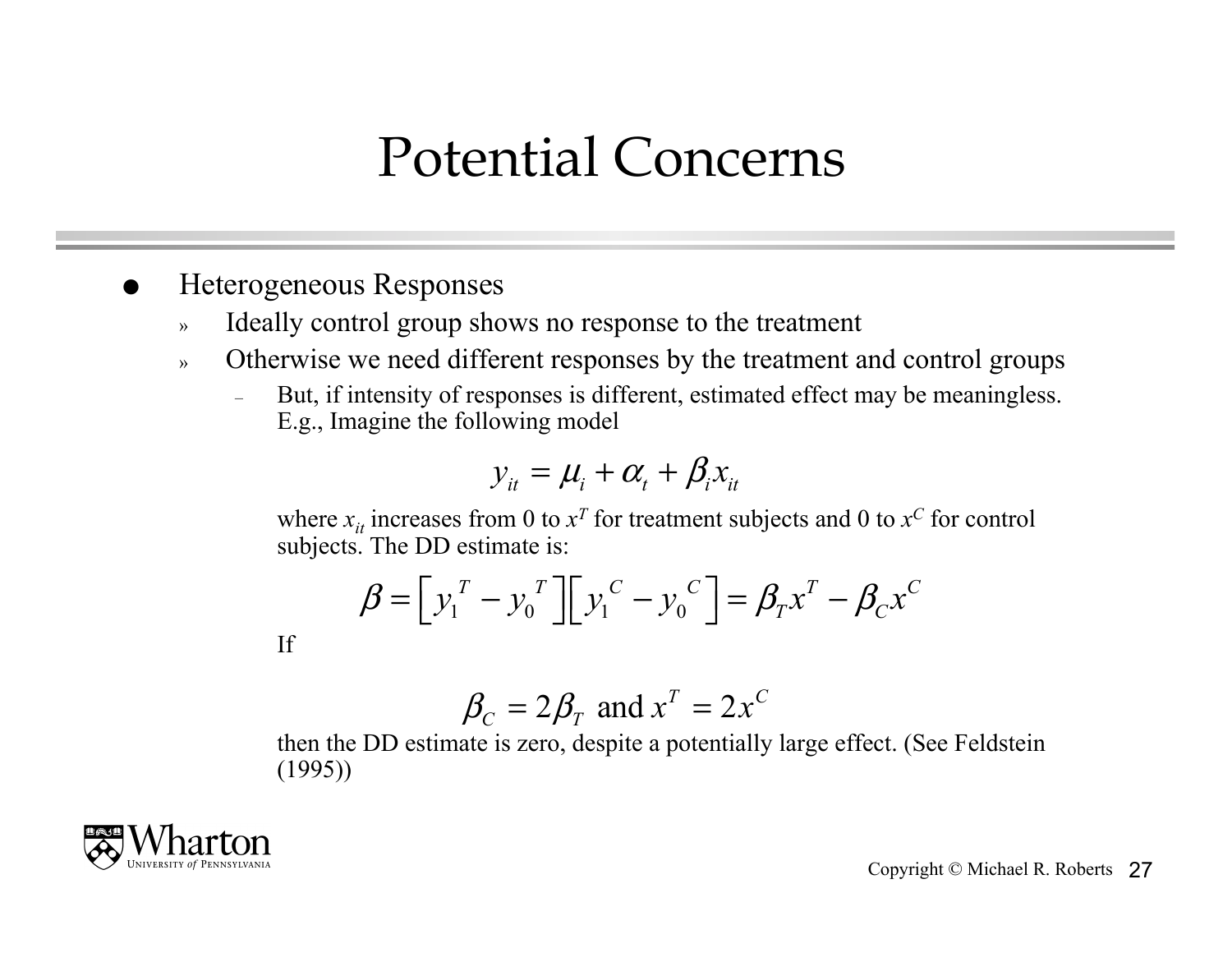### Additional Concerns and Limitations

- Fixed effects make sense only if response to event is immediate.
	- » If delayed than the model may require lagged dependent variable
		- Blundell and Bond (1998) GMM is one way to estimate this **dynamic linear panel data model** appropriately
	- As with all natural experiments and quasiexperimental methods, extrapolation is tricky
		- » Take care in extrapolating the results
		- » Internal validity is often inversely related to external validity

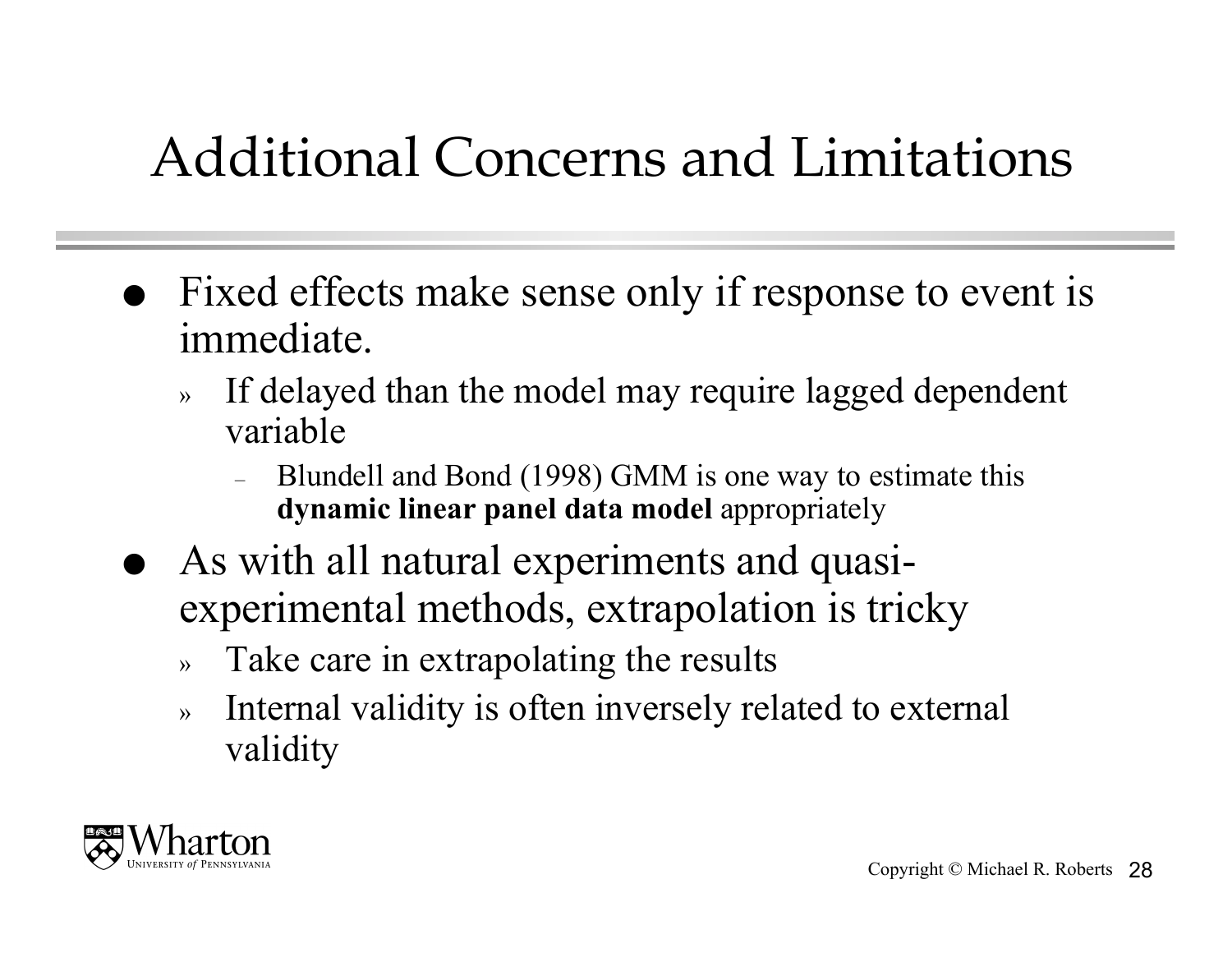#### **Extensions** Fixed Effects

- What if we have more than two groups (treatment and control) and more than two periods (Pre and Post)?
	- Use group  $(\alpha)$  and time-period  $(\gamma)$  fixed effects:

$$
y_{igt} = \alpha_g + \gamma_t + \beta I_{gt} + \delta X_{igt} + \varepsilon_{igt}
$$

- » Identification of β comes from group-specific changes over time.
	- Take care to account-for within group dependence in SEs (Bertrand, Duflo, and Mulainathan (2004), Petersen (2007), Donald and Lang (2007)
	- Visually inspect the effect and parallel trends assumption for a few treatment groups if possible
- » What would this general specification look like in our hypothetical corporate finance setting if we have data from 1987 to 1996?
	- 9 Year dummies
	- 1 treatment indicator
	- 5 interaction terms (treatment indicator x 5 post-treatment yearly dummies)
		- Can capture heterogeneity in the effect over time

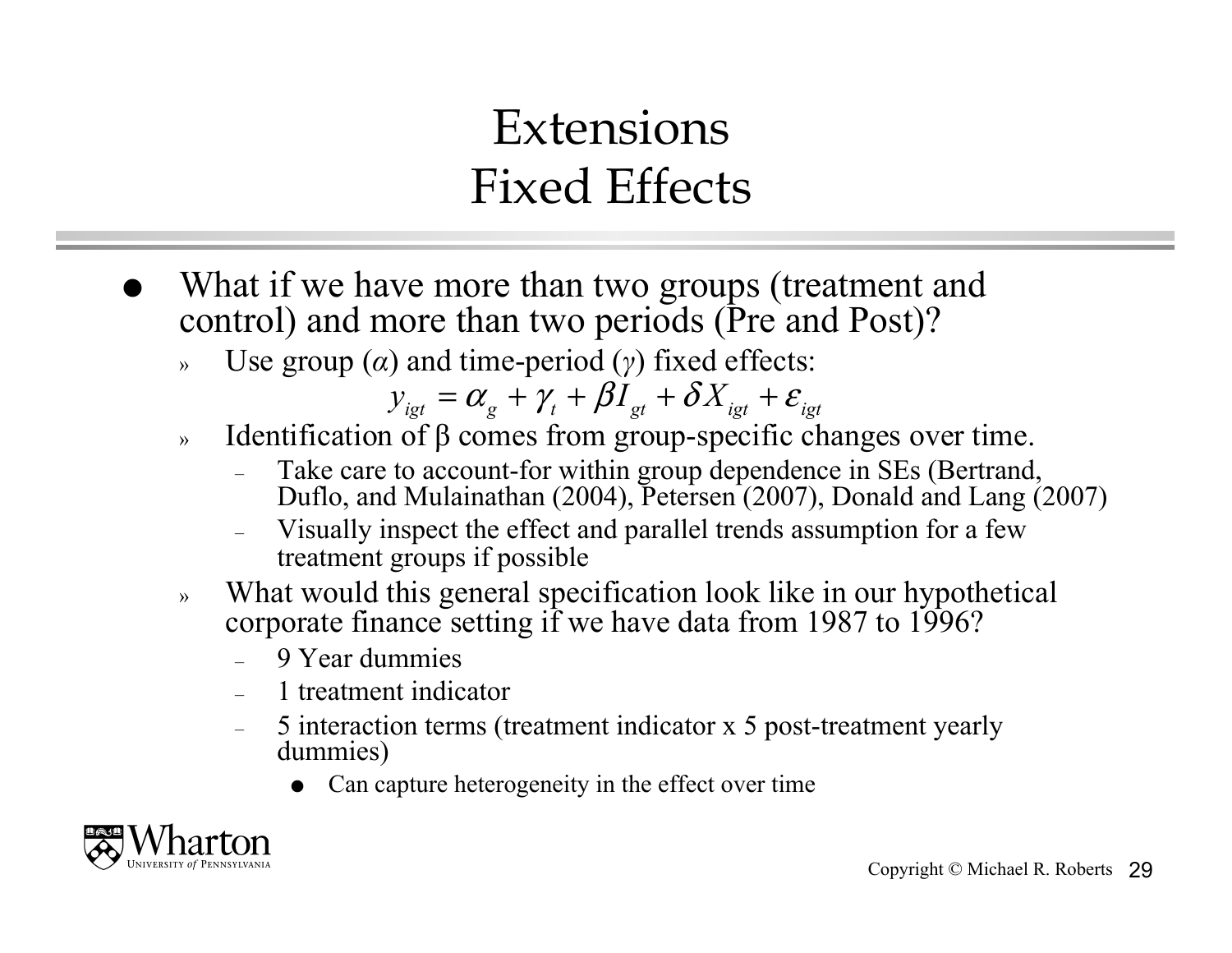### Matching Perspective

The DD estimator is simply:

$$
E(y_{ia} - y_{ib} | I(treat) = 1) - E(y_{ia} - y_{ib} | I(treat) = 0)
$$

where  $a =$  post-treatment,  $b =$  pre-treatment

- So, we could match the treatment subjects and the control subjects based on *pre-treatment* characteristics
- Estimate the conditional expectations using sample analogues (i.e., conditional averages)
- Compute the appropriate SEs and voila!
	- » E.g., Lemmon and Roberts (2007) for a simple example and Heckman, Ichimura, and Todd (1997) for a more complex example

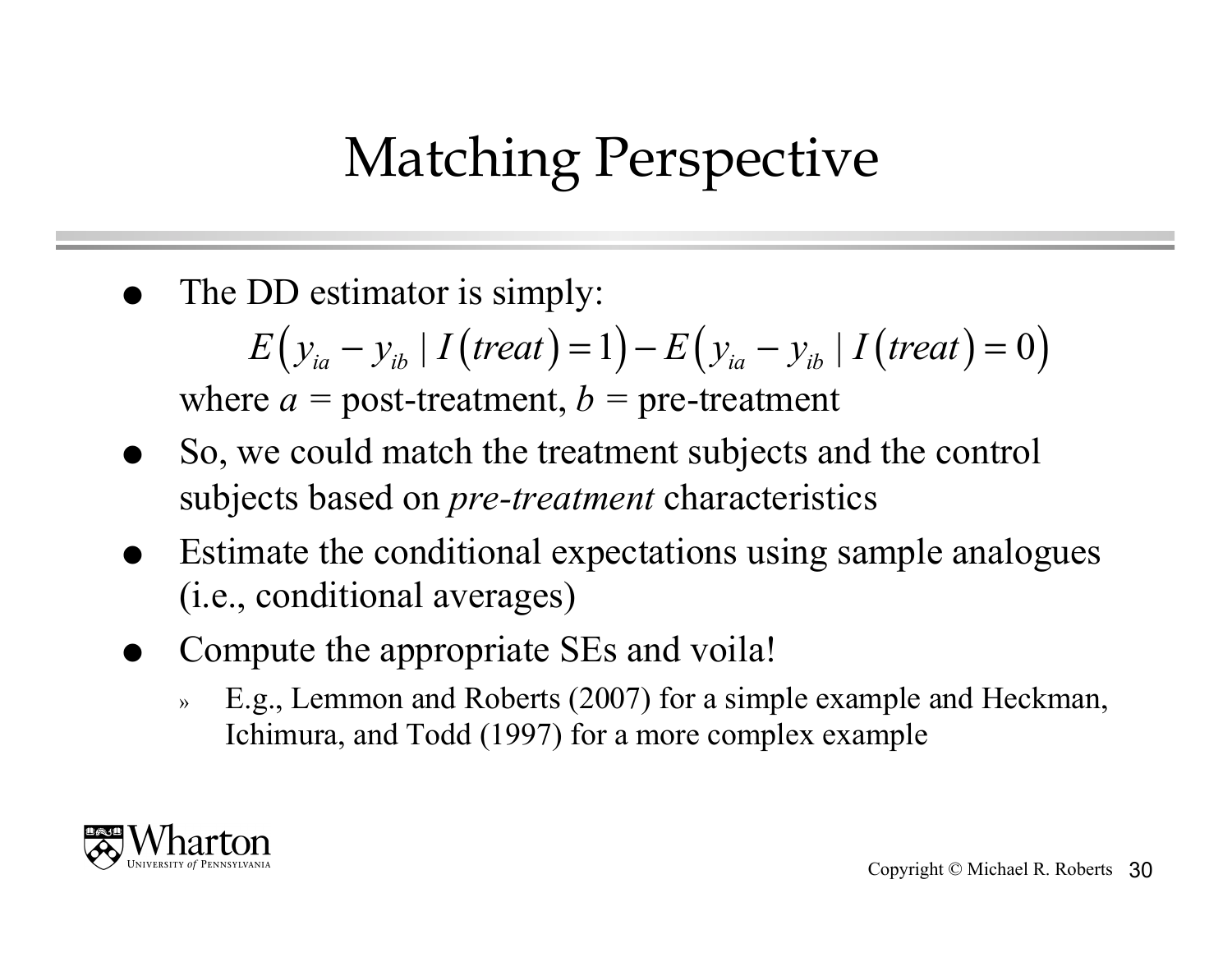### Summary

- DD can be a simple but powerful empirical strategy
- Relies crucially on:
	- » exogeneity *and* sharpness of the event/treatment
	- » Comparability of the treatment and control groups
		- Parallel trends assumption
- As with many empirical papers, a picture is worth a thousand words…
- Like other quasi-experimental methods, should be accompanied by a battery of robustness tests ensuring internal validity

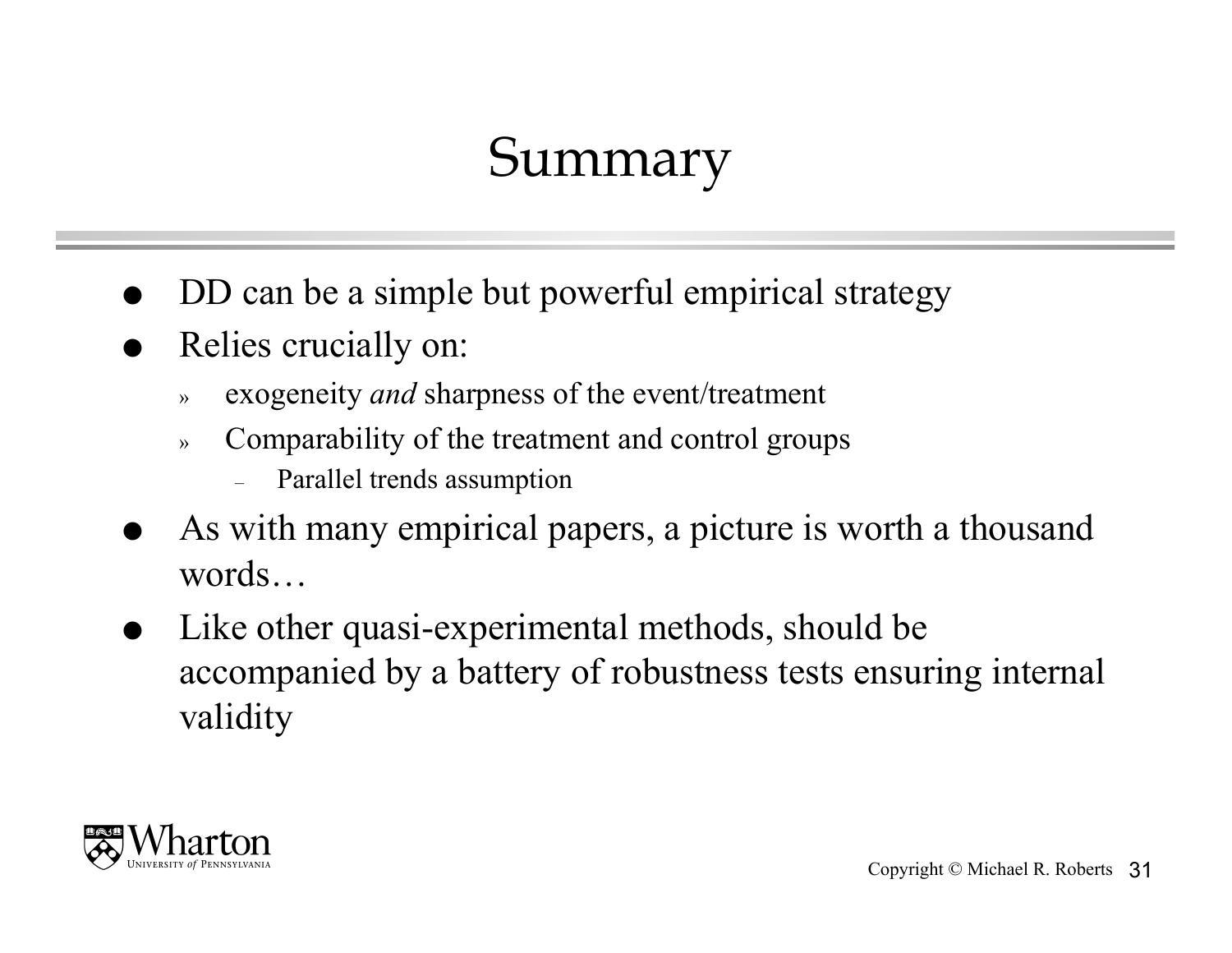### References I

- Ashenfelter, Orley, and David Card, 1985, Using the Longitudinal Structure of Earnings to Estimate the Effect of Training Programs, *Review of Economics and Statistics* 68, 648-660
- Bertrand, Marianne, Esther Duflo, Sendhil Mullainathan, How Much Should We Trust Difference-in-Differences Estimates? *Quarterly Journal of Economics ,*  249-275
- Blundell, Richard, and Stephen Bond, 1998, Initial Conditions and Moment Restrictions in Dynamic Panel Data Models, *Journal of Econometrics* 87, 115-143
- Butler, Alexander, and Jess Cornaggia, 2008, Does Access to Finance Improve Productivity? Evidence from a Natural Experiment, *Working Paper*, University of Texas
- Card, David, 1990, The Impact of the Mariel Boatlift on the Miami Labor Market, *Industrial and Labor Relations Review* 43, 245-257
- Donald, S., and Kevin Lang, 2007, Inference with Difference-in-Differences and Other Panel Data, *Review of Economics and Statistics* 89, 221-233
- Duflo, Esther, *Empirical Methods Handout*